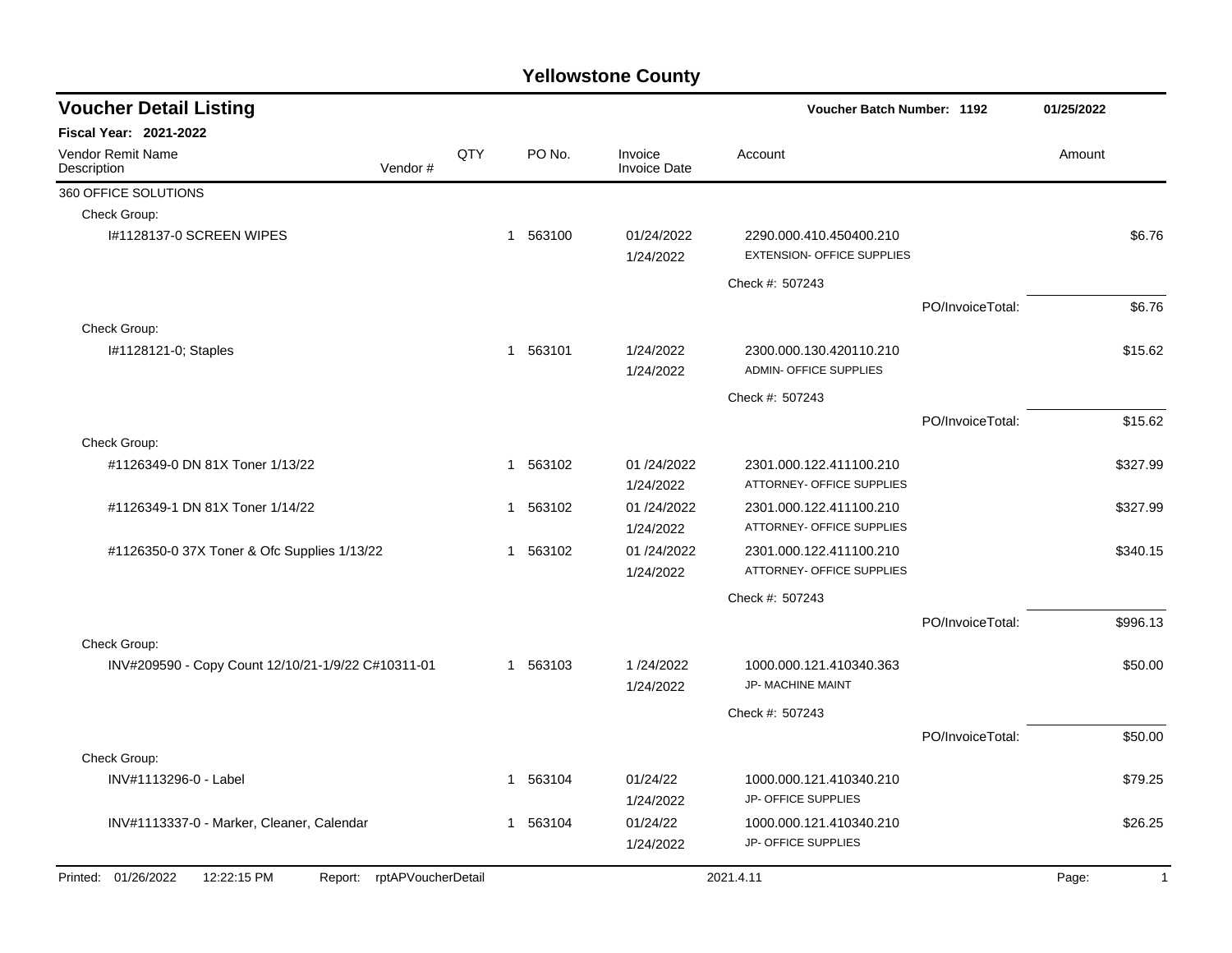|                                                                                   |         |     |   |          | ו טווטזיסנטווט טטעוונץ             |                                                                                  |            |
|-----------------------------------------------------------------------------------|---------|-----|---|----------|------------------------------------|----------------------------------------------------------------------------------|------------|
| <b>Voucher Detail Listing</b>                                                     |         |     |   |          |                                    | Voucher Batch Number: 1192                                                       | 01/25/2022 |
| <b>Fiscal Year: 2021-2022</b>                                                     |         |     |   |          |                                    |                                                                                  |            |
| Vendor Remit Name<br>Description                                                  | Vendor# | QTY |   | PO No.   | Invoice<br><b>Invoice Date</b>     | Account                                                                          | Amount     |
| INV#1113337-1 - Planner                                                           |         |     |   | 1 563104 | 01/24/22<br>1/24/2022              | 1000.000.121.410340.210<br>JP- OFFICE SUPPLIES                                   | \$24.79    |
| INV#1117113-0 - Toner, Marker, Cup                                                |         |     |   | 1 563104 | 01/24/22<br>1/24/2022              | 1000.000.121.410340.210<br>JP- OFFICE SUPPLIES                                   | \$153.38   |
| INV#1117113-1 - Tape                                                              |         |     | 1 | 563104   | 01/24/22<br>1/24/2022              | 1000.000.121.410340.210<br>JP- OFFICE SUPPLIES                                   | \$5.61     |
| INV#1119020-0 - Tape, Toner, Fastener, Pen, Plate, Cup,<br>Disinfectant, Envelope |         |     |   | 1 563104 | 01/24/22                           | 1000.000.121.410340.210                                                          | \$1,251.13 |
| INV#1119020-1 - Binder                                                            |         |     |   | 1 563104 | 1/24/2022<br>01/24/22<br>1/24/2022 | JP- OFFICE SUPPLIES<br>1000.000.121.410340.210<br>JP- OFFICE SUPPLIES            | \$19.07    |
| INV#1119223-0 - File                                                              |         |     |   | 1 563104 | 01/24/22<br>1/24/2022              | 1000.000.121.410340.210<br>JP- OFFICE SUPPLIES                                   | \$19.68    |
| INV#C1110593-0 - Credit for Label                                                 |         |     |   | 1 563104 | 01/24/22<br>1/24/2022              | 1000.000.121.410340.210<br>JP- OFFICE SUPPLIES                                   | (\$79.25)  |
|                                                                                   |         |     |   |          |                                    | Check #: 507243                                                                  |            |
| Check Group:                                                                      |         |     |   |          |                                    | PO/InvoiceTotal:                                                                 | \$1,499.91 |
| I#1125038-0 KEYBOARD (BOOKING)                                                    |         |     |   | 1 563148 | 1/24/2022<br>1/24/2022             | 2300.000.136.420200.210<br>DETENTION- OFFICE SUPPLIES                            | \$59.24    |
|                                                                                   |         |     |   |          |                                    | Check #: 507243                                                                  |            |
|                                                                                   |         |     |   |          |                                    | PO/InvoiceTotal:                                                                 | \$59.24    |
| Check Group:                                                                      |         |     |   |          |                                    |                                                                                  |            |
| #IN209609 COPIER SRV AGMNT                                                        |         |     |   | 1 563149 | 1/24/2022<br>1/24/2022             | 5810.000.558.460442.398<br>METRA ACCOUNTING-VARIABLE CONTRACT<br><b>SERVICES</b> | \$53.33    |
| #1125684-0 PENS                                                                   |         |     |   | 1 563149 | 1/24/2022<br>1/24/2022             | 5810.000.551.460442.210<br>METRA ADMIN- OFFICE SUPPLIES                          | \$29.52    |
| #1126078-0 FINGERTIP MOOISTENER                                                   |         |     |   | 563149   | 1/24/2022<br>1/24/2022             | 5810.000.553.460442.220<br>METRA CONCESSIONS- OPERATING SUPPLIES                 | \$22.30    |

Check #: 507243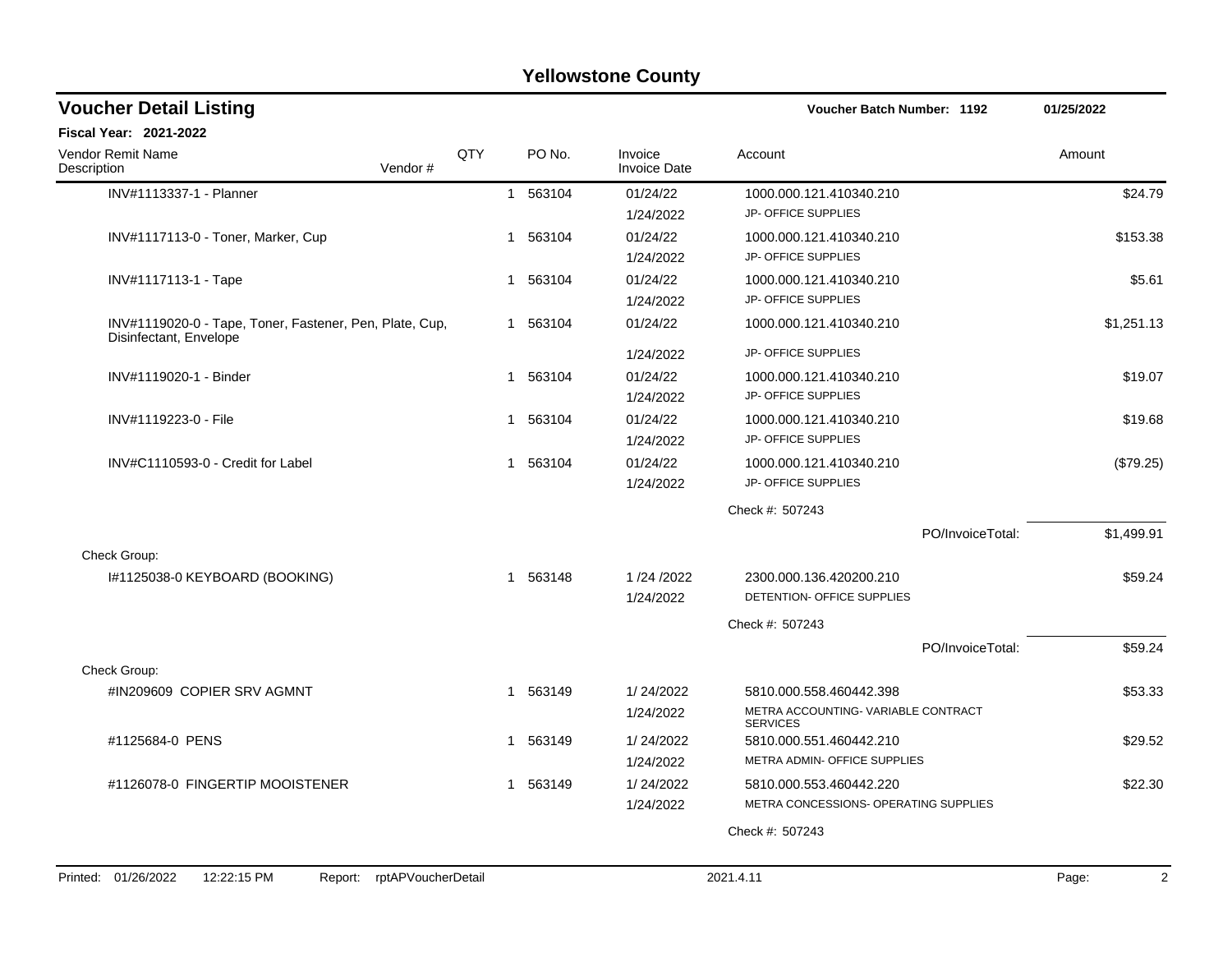| <b>Voucher Detail Listing</b>                         |                    |     |                        |                                | <b>Voucher Batch Number: 1192</b>                              |                  | 01/25/2022 |
|-------------------------------------------------------|--------------------|-----|------------------------|--------------------------------|----------------------------------------------------------------|------------------|------------|
| <b>Fiscal Year: 2021-2022</b>                         |                    |     |                        |                                |                                                                |                  |            |
| <b>Vendor Remit Name</b><br>Description               | Vendor#            | QTY | PO No.                 | Invoice<br><b>Invoice Date</b> | Account                                                        |                  | Amount     |
|                                                       |                    |     |                        |                                |                                                                | PO/InvoiceTotal: | \$105.15   |
| Check Group:                                          |                    |     |                        |                                |                                                                |                  |            |
| #1127838-0 GEL PEN ENERGEL                            |                    |     | 563150<br>1            | 1/24/2022<br>1/24/2022         | 1000.000.111.410510.210<br>FINANCE- OFFICE SUPPLIES            |                  | \$2.26     |
| #1127838-0 GEL PEN ENERGEL REFILL                     |                    |     | 563150<br>1            | 1/24/2022<br>1/24/2022         | 1000.000.111.410510.210<br>FINANCE- OFFICE SUPPLIES            |                  | \$0.92     |
| 1#1126827-1 KLEENEX                                   |                    |     | 563150<br>1            | 1/24/2022<br>1/24/2022         | 1000.000.111.410510.210<br>FINANCE- OFFICE SUPPLIES            |                  | \$18.00    |
|                                                       |                    |     |                        |                                | Check #: 507243                                                |                  |            |
|                                                       |                    |     |                        |                                |                                                                | PO/InvoiceTotal: | \$21.18    |
| Check Group:                                          |                    |     |                        |                                |                                                                |                  |            |
| #1127232-0 A#9891 Mouse Tami's laptop                 |                    |     | 1 563151               | 1/24/22<br>1/24/2022           | 2399.000.235.420250.210<br>YSC- OFFICE SUPPLIES                |                  | \$24.35    |
| I#1123203-2 A#9891 Ink education printer              |                    |     | 563151<br>1            | 1/24/22<br>1/24/2022           | 2399.000.235.420250.210<br>YSC- OFFICE SUPPLIES                |                  | \$25.14    |
| I#1123203-3 A#9891 Ink education printer              |                    |     | 563151<br>1            | 1/24/22<br>1/24/2022           | 2399.000.235.420250.210<br>YSC- OFFICE SUPPLIES                |                  | \$25.14    |
|                                                       |                    |     |                        |                                | Check #: 507243                                                |                  |            |
|                                                       |                    |     |                        |                                |                                                                | PO/InvoiceTotal: | \$74.63    |
|                                                       |                    |     |                        |                                |                                                                | Vendor Total:    | \$2,828.62 |
| ALLIANT INSURANCE SERVICES INC - 8377<br>Check Group: |                    |     |                        |                                |                                                                |                  |            |
| A#YELLCOU-02, 1#1864003, Consulting fee 1/22          |                    |     | 563118<br>$\mathbf{1}$ | 1/24/2022<br>1/24/2022         | 6050.000.601.500700.398<br>HEALTH INSUR- ADVISOR CONTRACT      |                  | \$5,000.00 |
| A#YELLCOU-02, I#1864003, Mthly Alliant Analytics 1/22 |                    |     | 563118<br>1            | 1/24/2022<br>1/24/2022         | 6050.000.601.500700.350<br>HEALTH INSUR- PROFESSIONAL SERVICES |                  | \$810.00   |
|                                                       |                    |     |                        |                                | Check #: 507244                                                |                  |            |
|                                                       |                    |     |                        |                                |                                                                | PO/InvoiceTotal: | \$5,810.00 |
|                                                       |                    |     |                        |                                |                                                                | Vendor Total:    | \$5,810.00 |
| <b>ALTERNATIVES INC</b>                               | 001245             |     |                        |                                |                                                                |                  |            |
| 12:22:15 PM<br>Printed: 01/26/2022<br>Report:         | rptAPVoucherDetail |     |                        |                                | 2021.4.11                                                      |                  | 3<br>Page: |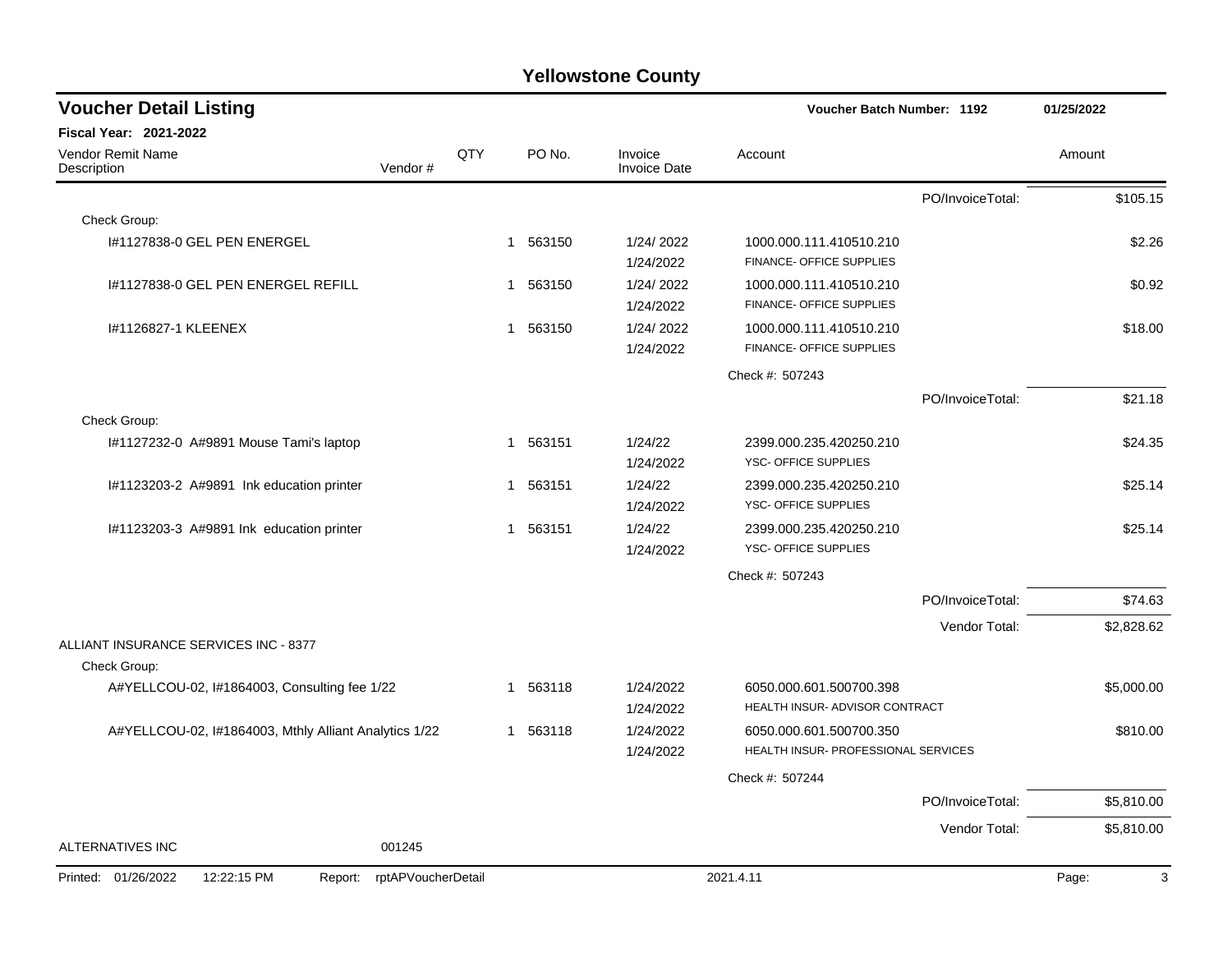|                                               |                    |     |                        | <b>Yellowstone County</b>      |                                                       |                  |             |          |
|-----------------------------------------------|--------------------|-----|------------------------|--------------------------------|-------------------------------------------------------|------------------|-------------|----------|
| <b>Voucher Detail Listing</b>                 |                    |     |                        |                                | Voucher Batch Number: 1192                            |                  | 01/25/2022  |          |
| Fiscal Year: 2021-2022                        |                    |     |                        |                                |                                                       |                  |             |          |
| Vendor Remit Name<br>Description              | Vendor#            | QTY | PO No.                 | Invoice<br><b>Invoice Date</b> | Account                                               |                  | Amount      |          |
| Check Group:                                  |                    |     |                        |                                |                                                       |                  |             |          |
| I#20211363; JAN - MAR 2022 MISD               |                    |     | 563173<br>1            | 01/24/2022<br>1/24/2022        | 1000.000.199.420242.399<br>MISC- JAIL ALTERNATIVES    |                  | \$25,500.00 |          |
| I#20211362; JAN- MAR 2022 BETA                |                    |     | 563173<br>1            | 01/24/2022<br>1/24/2022        | 1000.000.199.420242.399<br>MISC- JAIL ALTERNATIVES    |                  | \$6,250.00  |          |
|                                               |                    |     |                        |                                | Check #: 507245                                       |                  |             |          |
|                                               |                    |     |                        |                                |                                                       | PO/InvoiceTotal: | \$31,750.00 |          |
|                                               |                    |     |                        |                                |                                                       | Vendor Total:    | \$31,750.00 |          |
| ANGEL LIND'S DAIRY INC<br>Check Group:        |                    |     |                        |                                |                                                       |                  |             |          |
| I# 8013376 A# YOUTHS / Dairy                  |                    |     | 563093<br>1            | 01/24/2022<br>1/24/2022        | 2399.000.235.420250.223<br>YSC-FOOD                   |                  |             | \$142.74 |
|                                               |                    |     |                        |                                | Check #: 507246                                       |                  |             |          |
|                                               |                    |     |                        |                                |                                                       | PO/InvoiceTotal: |             | \$142.74 |
|                                               |                    |     |                        |                                |                                                       | Vendor Total:    |             | \$142.74 |
| <b>BAKER, RONI</b>                            | 041925             |     |                        |                                |                                                       |                  |             |          |
| Check Group:<br>Dec. 2021 mileage             |                    |     | 563078<br>$\mathbf{1}$ | 01/24/2022<br>1/24/2022        | 2290.000.410.450400.370<br><b>EXTENSION- TRAVEL</b>   |                  |             | \$87.36  |
|                                               |                    |     |                        |                                | Check #: 507247                                       |                  |             |          |
|                                               |                    |     |                        |                                |                                                       | PO/InvoiceTotal: |             | \$87.36  |
|                                               |                    |     |                        |                                |                                                       | Vendor Total:    |             | \$87.36  |
| BALCO UNIFORM CO INC<br>Check Group:          | 041513             |     |                        |                                |                                                       |                  |             |          |
| I#65574-1: Duty pants for civil new hire DB   |                    |     | 2 563089               | 01/24/2022<br>1/24/2022        | 2300.000.130.420110.226<br>ADMIN- CLOTHING & UNIFORMS |                  |             | \$131.34 |
|                                               |                    |     |                        |                                | Check #: 507248                                       |                  |             |          |
|                                               |                    |     |                        |                                |                                                       | PO/InvoiceTotal: |             | \$131.34 |
|                                               |                    |     |                        |                                |                                                       | Vendor Total:    |             | \$131.34 |
| BARGREEN ELLINGSON INC                        | 046659             |     |                        |                                |                                                       |                  |             |          |
| Printed: 01/26/2022<br>12:22:15 PM<br>Report: | rptAPVoucherDetail |     |                        |                                | 2021.4.11                                             |                  | Page:       | 4        |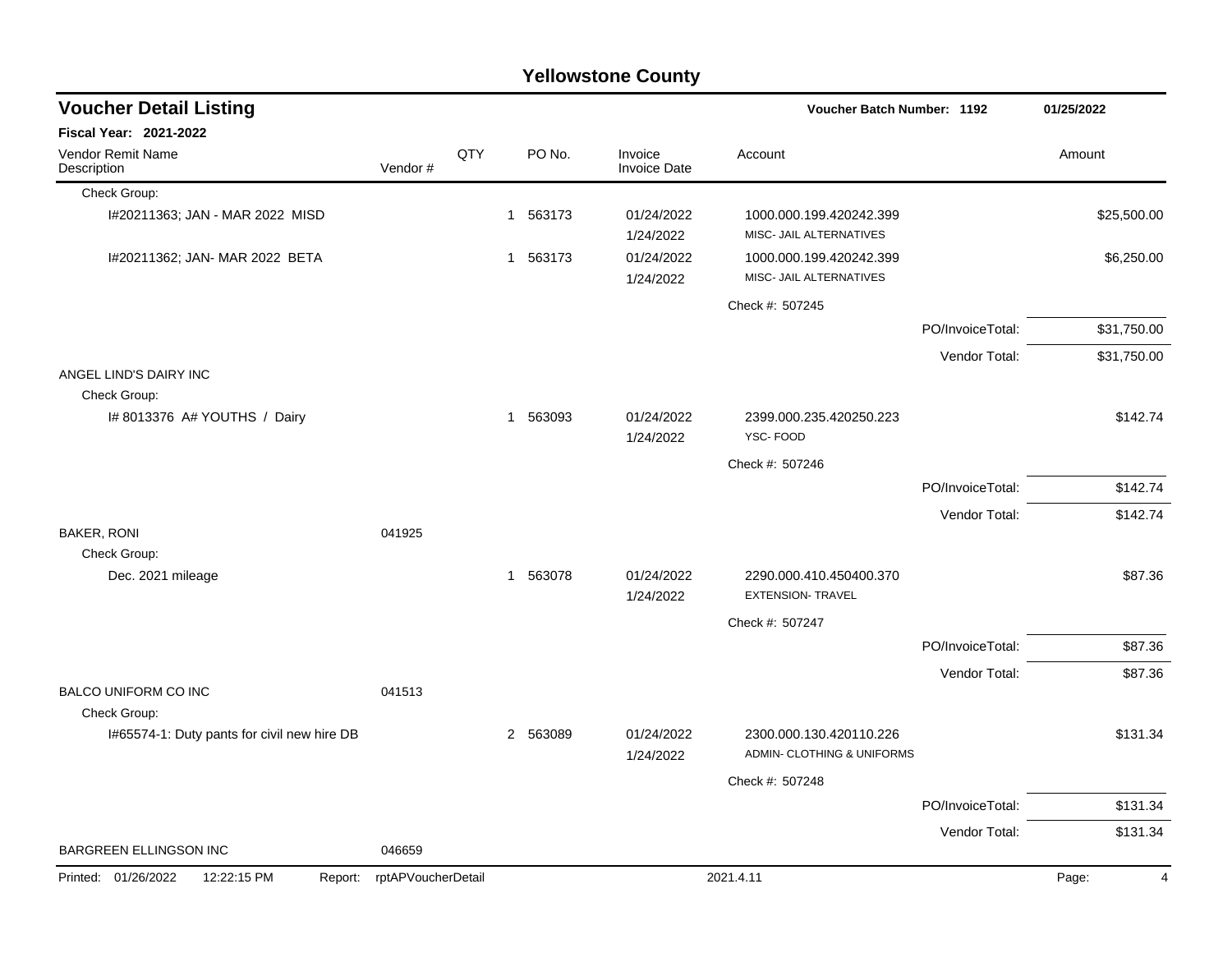| <b>Voucher Detail Listing</b>                         |                    |                                |                                | Voucher Batch Number: 1192      | 01/25/2022 |
|-------------------------------------------------------|--------------------|--------------------------------|--------------------------------|---------------------------------|------------|
| Fiscal Year: 2021-2022                                |                    |                                |                                |                                 |            |
| Vendor Remit Name<br>Description<br>Vendor#           | QTY                | PO No.                         | Invoice<br><b>Invoice Date</b> | Account                         | Amount     |
| Check Group:                                          |                    |                                |                                |                                 |            |
| 1#010212544 FEM NAPKINS                               |                    | 6 563142                       | 1/24/2022                      | 2300.000.136.420200.220         | \$313.14   |
|                                                       |                    |                                | 1/24/2022                      | DETENTION- OPERATING SUPPLIES   |            |
| I#010212544 MULTI SURF CLEANER                        |                    | 1 563142                       | 1/24/2022                      | 2300.000.136.420200.224         | \$106.46   |
|                                                       |                    |                                | 1/24/2022                      | DETENTION- JANITORIAL SUPPLIES  |            |
| I#010212544 33 GAL CAN LINER                          |                    | 2 563142                       | 1/24/2022                      | 2300.000.136.420200.224         | \$66.40    |
|                                                       |                    |                                | 1/24/2022                      | DETENTION- JANITORIAL SUPPLIES  |            |
| I#010212544 MULTI SUR WIPES                           | 24                 | 563142                         | 1/24/2022                      | 2300.000.136.420200.220         | \$166.80   |
|                                                       |                    |                                | 1/24/2022                      | DETENTION- OPERATING SUPPLIES   |            |
| 1#010212544 WHT COCKTAIL NAP                          |                    | 563142<br>$\mathbf{2}^{\circ}$ | 1/24/2022                      | 2300.000.136.420200.220         | \$36.00    |
|                                                       |                    |                                | 1/24/2022                      | DETENTION- OPERATING SUPPLIES   |            |
| I#010212544 TAMPONS                                   |                    | 563142<br>5                    | 1/24/2022                      | 2300.000.136.420200.220         | \$474.70   |
|                                                       |                    |                                | 1/24/2022                      | DETENTION- OPERATING SUPPLIES   |            |
| I#010218106 SANITIZER                                 |                    | 563142<br>$\mathbf 1$          | 1/24/2022                      | 2300.000.136.420200.220         | \$119.00   |
|                                                       |                    |                                | 1/24/2022                      | DETENTION- OPERATING SUPPLIES   |            |
|                                                       |                    |                                |                                | Check #: 507249                 |            |
|                                                       |                    |                                |                                | PO/InvoiceTotal:                | \$1,282.50 |
|                                                       |                    |                                |                                | Vendor Total:                   | \$1,282.50 |
| BILLINGS CLINIC OCCUPATIONAL HEALTH                   |                    |                                |                                |                                 |            |
| Check Group:                                          |                    |                                |                                |                                 |            |
| I#2022-0239; DS Non DOT 5 panel (Stahlberg, Clabaugh) |                    | 2 563147                       | 1/24/2022                      | 2300.000.130.420110.351         | \$64.00    |
|                                                       |                    |                                | 1/24/2022                      | ADMIN- MEDICAL & PYSCH SERVICES |            |
| I#2022-0239; Strength & flex (Stahlberg, Clabaugh))   |                    | 2 563147                       | 1/24/2022                      | 2300.000.130.420110.351         | \$150.00   |
|                                                       |                    |                                | 1/24/2022                      | ADMIN- MEDICAL & PYSCH SERVICES |            |
| I#2022-0239; Pre-employment (Stahlberg, Clabaugh)     |                    | 2 563147                       | 1/24/2022                      | 2300.000.130.420110.351         | \$150.00   |
|                                                       |                    |                                | 1/24/2022                      | ADMIN- MEDICAL & PYSCH SERVICES |            |
|                                                       |                    |                                |                                | Check #: 507250                 |            |
|                                                       |                    |                                |                                | PO/InvoiceTotal:                | \$364.00   |
|                                                       |                    |                                |                                | Vendor Total:                   | \$364.00   |
| <b>BILLINGS SIGN SERVICE</b><br>039805                |                    |                                |                                |                                 |            |
|                                                       |                    |                                |                                |                                 |            |
| Printed: 01/26/2022<br>12:22:15 PM<br>Report:         | rptAPVoucherDetail |                                |                                | 2021.4.11                       | 5<br>Page: |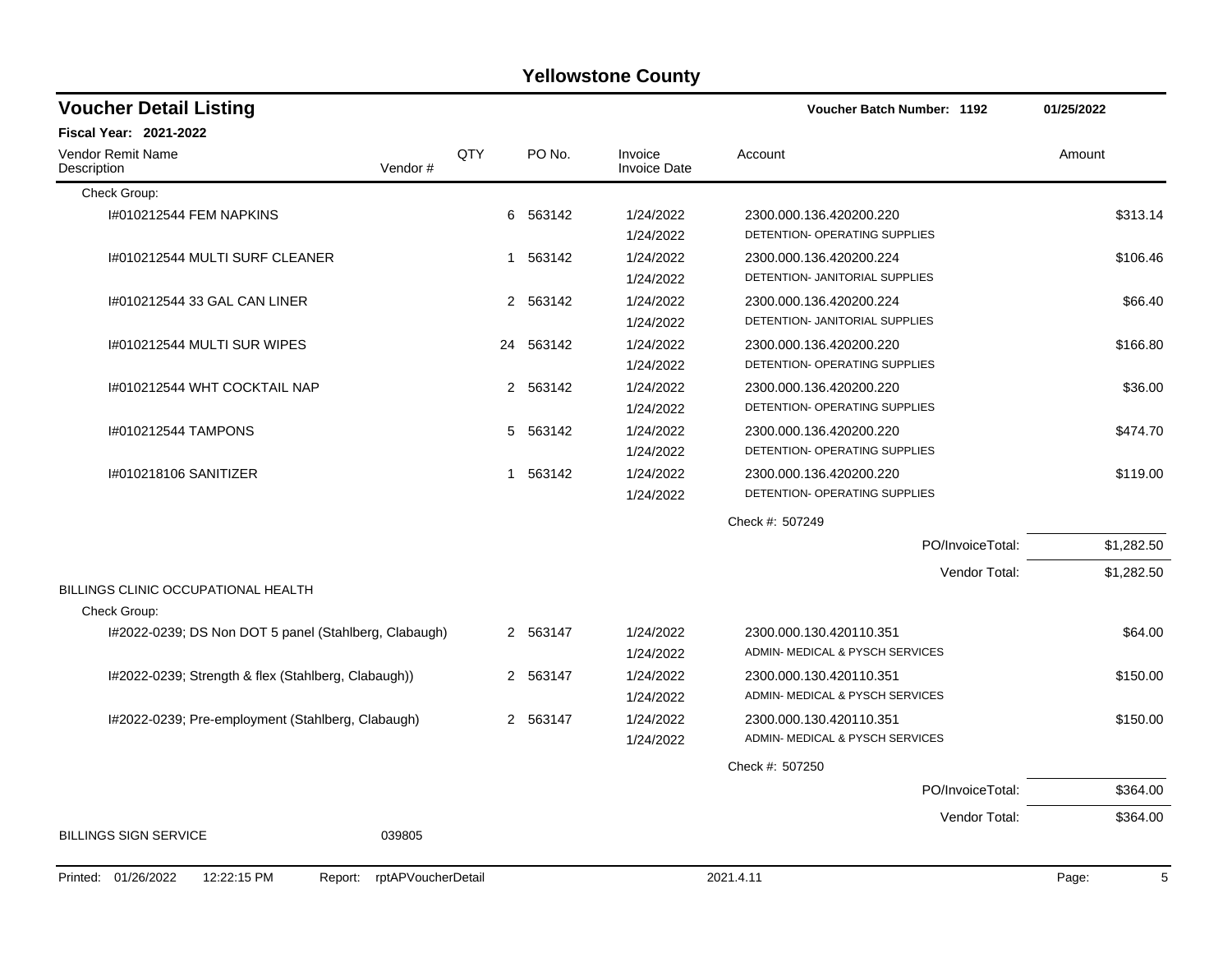|                                                                                  |         |     |          | <b>Yellowstone County</b> |                                                                        |                  |            |
|----------------------------------------------------------------------------------|---------|-----|----------|---------------------------|------------------------------------------------------------------------|------------------|------------|
| <b>Voucher Detail Listing</b>                                                    |         |     |          |                           | Voucher Batch Number: 1192                                             |                  | 01/25/2022 |
| <b>Fiscal Year: 2021-2022</b>                                                    |         |     |          |                           |                                                                        |                  |            |
| <b>Vendor Remit Name</b><br>Description                                          | Vendor# | QTY | PO No.   | Invoice<br>Invoice Date   | Account                                                                |                  | Amount     |
| Check Group:                                                                     |         |     |          |                           |                                                                        |                  |            |
| I#31197 LOBBY SIGN MOVE                                                          |         |     | 1 563137 | 1/24/2022<br>1/24/2022    | 5810.000.552.460442.398<br>METRA FACILITIES- VARIABLE CONTRACT SERVICE |                  | \$298.50   |
|                                                                                  |         |     |          |                           | Check #: 507251                                                        |                  |            |
|                                                                                  |         |     |          |                           |                                                                        | PO/InvoiceTotal: | \$298.50   |
|                                                                                  |         |     |          |                           |                                                                        | Vendor Total:    | \$298.50   |
| BLUE KNIGHT SECURITY LLC<br>Check Group:                                         |         |     |          |                           |                                                                        |                  |            |
| I#2741; Transport 1/5/22 (Ruland)                                                |         |     | 1 563162 | 1/24/2022<br>1/24/2022    | 2300.000.136.420200.310<br>DETENTION- PRISONER TRANSPORT               |                  | \$1,925.00 |
|                                                                                  |         |     |          |                           | Check #: 507252                                                        |                  |            |
|                                                                                  |         |     |          |                           |                                                                        | PO/InvoiceTotal: | \$1,925.00 |
|                                                                                  |         |     |          |                           |                                                                        | Vendor Total:    | \$1,925.00 |
| <b>BOB SMITH LINCOLN MERCURY</b>                                                 | 001980  |     |          |                           |                                                                        |                  |            |
| Check Group:                                                                     |         |     |          |                           |                                                                        |                  |            |
| I#6057160/1; Car #36 replace driver's window mirror<br>switch                    |         |     | 1 563124 | 1/24/2022                 | 2300.000.132.420150.361                                                |                  | \$191.10   |
|                                                                                  |         |     |          | 1/24/2022                 | PATROL- VEHICLE REPAIRS                                                |                  |            |
|                                                                                  |         |     |          |                           | Check #: 507253                                                        |                  |            |
|                                                                                  |         |     |          |                           |                                                                        | PO/InvoiceTotal: | \$191.10   |
|                                                                                  |         |     |          |                           |                                                                        | Vendor Total:    | \$191.10   |
| BURROWS, MICHELLE LYNN                                                           |         |     |          |                           |                                                                        |                  |            |
| Check Group:<br>Writ SM 2021 4166<br>#21003484 Burrows v. Williams Ck. #406943 - |         |     | 1 563189 | 01/24/2022                | 7151.000.000.021250.000                                                |                  | \$308.26   |
| UKG/Schnitzer Steel A101-98439                                                   |         |     |          | 1/24/2022                 | SHERIFF WRITS & NOTICES DUE TO OTHERS                                  |                  |            |
|                                                                                  |         |     |          |                           | Check #: 507254                                                        |                  |            |
|                                                                                  |         |     |          |                           |                                                                        | PO/InvoiceTotal: | \$308.26   |
|                                                                                  |         |     |          |                           |                                                                        | Vendor Total:    | \$308.26   |
| <b>CCSIU PETTY CASH</b>                                                          |         |     |          |                           |                                                                        |                  |            |

#### Printed: 01/26/2022 12:22:15 PM Report: rptAPVoucherDetail 2021.4.11 2021.4.11 2021.4.11 Page: 6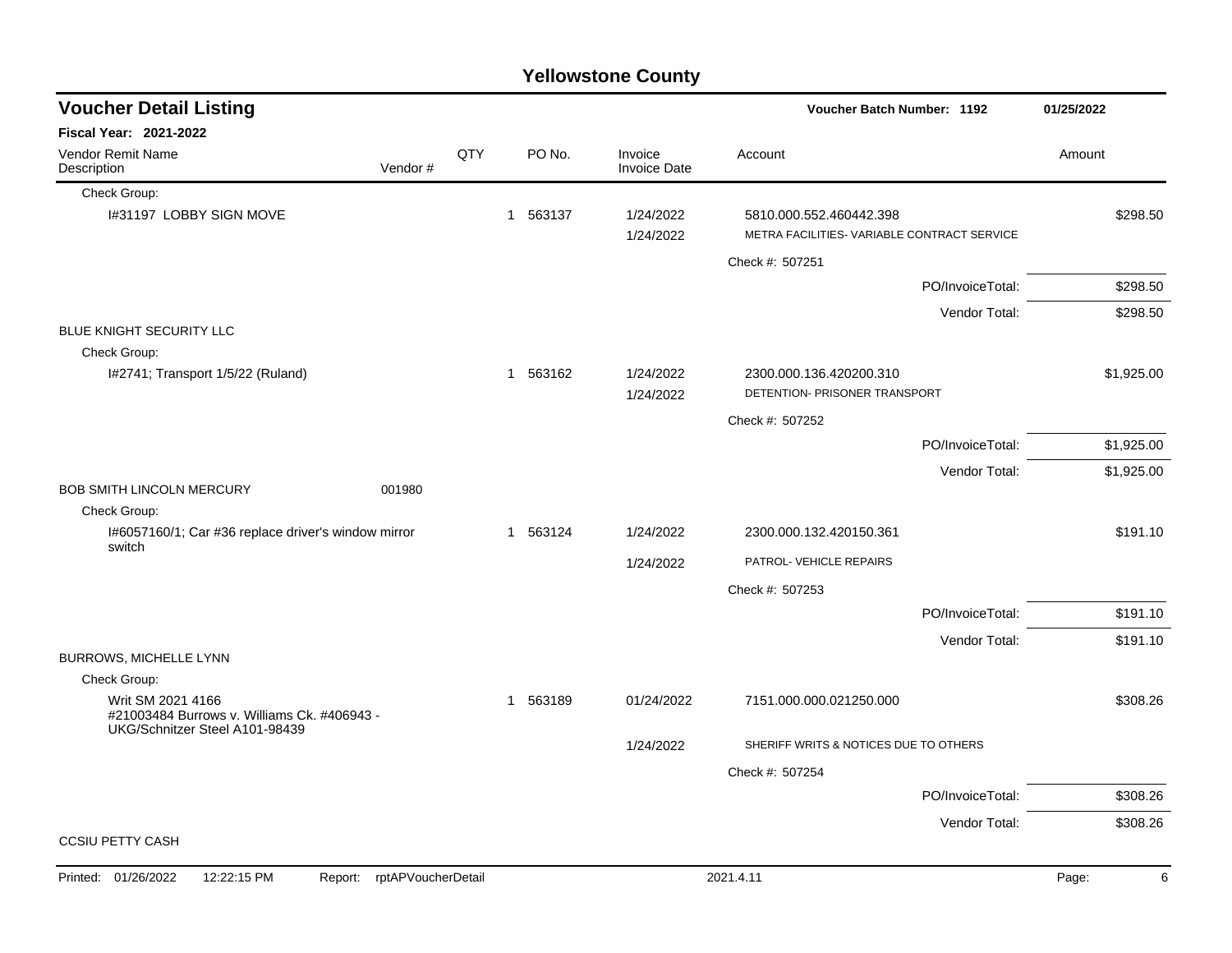| <b>Yellowstone County</b>                                        |         |     |                |        |                                |                                                               |                  |                         |  |  |  |
|------------------------------------------------------------------|---------|-----|----------------|--------|--------------------------------|---------------------------------------------------------------|------------------|-------------------------|--|--|--|
| <b>Voucher Detail Listing</b>                                    |         |     |                |        |                                | Voucher Batch Number: 1192                                    |                  | 01/25/2022              |  |  |  |
| Fiscal Year: 2021-2022                                           |         |     |                |        |                                |                                                               |                  |                         |  |  |  |
| Vendor Remit Name<br>Description                                 | Vendor# | QTY |                | PO No. | Invoice<br><b>Invoice Date</b> | Account                                                       |                  | Amount                  |  |  |  |
| Check Group:                                                     |         |     |                |        |                                |                                                               |                  |                         |  |  |  |
| I#10962-10971; 1/19/22                                           |         |     | $\mathbf 1$    | 563160 | 1/24/2022<br>1/24/2022         | 2391.000.428.420140.202<br>LOCAL DRUG FORF- EXPENSE OF INVEST |                  | \$7,197.19              |  |  |  |
|                                                                  |         |     |                |        |                                | Check #: 507255                                               |                  |                         |  |  |  |
|                                                                  |         |     |                |        |                                |                                                               | PO/InvoiceTotal: | \$7,197.19              |  |  |  |
|                                                                  |         |     |                |        |                                |                                                               | Vendor Total:    | \$7,197.19              |  |  |  |
| CENTURYLINK                                                      |         |     |                |        |                                |                                                               |                  |                         |  |  |  |
| Check Group:                                                     |         |     |                |        |                                |                                                               |                  |                         |  |  |  |
| I#4062567056435B 1/1/2022                                        |         |     | -1             | 563155 | 1/24/2022                      | 2300.000.136.420200.345<br>DETENTION-TELEPHONE & TECHNOLOGY   |                  | \$54.69                 |  |  |  |
|                                                                  |         |     |                |        | 1/24/2022                      |                                                               |                  |                         |  |  |  |
|                                                                  |         |     |                |        |                                | Check #: 507256                                               |                  |                         |  |  |  |
| Check Group:                                                     |         |     |                |        |                                |                                                               | PO/InvoiceTotal: | \$54.69                 |  |  |  |
| A#M-406-245-8602 732M - 1/1/22                                   |         |     | -1             | 563156 | 1/24/2022                      | 5810.000.552.460442.345                                       |                  | \$449.44                |  |  |  |
|                                                                  |         |     |                |        | 1/24/2022                      | METRA FACILITIES- PHONE                                       |                  |                         |  |  |  |
| A#406-256-6815 417B - 1/1/22                                     |         |     | -1             | 563156 | 1/24/2022                      | 5810.000.552.460442.345                                       |                  | \$54.69                 |  |  |  |
|                                                                  |         |     |                |        | 1/24/2022                      | METRA FACILITIES- PHONE                                       |                  |                         |  |  |  |
| A#406-294-0296 422B - 1/1/22                                     |         |     | -1             | 563156 | 1/24/2022                      | 5810.000.552.460442.345                                       |                  | \$187.78                |  |  |  |
|                                                                  |         |     |                |        | 1/24/2022                      | METRA FACILITIES- PHONE                                       |                  |                         |  |  |  |
|                                                                  |         |     |                |        |                                | Check #: 507256                                               |                  |                         |  |  |  |
|                                                                  |         |     |                |        |                                |                                                               | PO/InvoiceTotal: | \$691.91                |  |  |  |
| Check Group:                                                     |         |     |                |        |                                |                                                               |                  |                         |  |  |  |
| A#406-245-4196 766M; CUSTER REPEATER 1/7/22                      |         |     | -1             | 563157 | 1/24 /2022<br>1/24/2022        | 1000.000.124.420600.340<br><b>DES-UTILITIES</b>               |                  | \$44.61                 |  |  |  |
|                                                                  |         |     |                |        |                                | Check #: 507256                                               |                  |                         |  |  |  |
|                                                                  |         |     |                |        |                                |                                                               | PO/InvoiceTotal: | \$44.61                 |  |  |  |
| Check Group:                                                     |         |     |                |        |                                |                                                               |                  |                         |  |  |  |
| A#4062940066-433B; Evidence 1/1/22                               |         |     | $\overline{1}$ | 563158 | 1/24/22                        | 2300.000.131.420140.345                                       |                  | \$97.63                 |  |  |  |
|                                                                  |         |     |                |        | 1/24/2022                      | DETECTIVES- TELEPHONE & TECHNOLOGY                            |                  |                         |  |  |  |
|                                                                  |         |     |                |        |                                | Check #: 507256                                               |                  |                         |  |  |  |
| Printed: 01/26/2022<br>12:22:15 PM<br>Report: rptAPVoucherDetail |         |     |                |        |                                | 2021.4.11                                                     |                  | Page:<br>$\overline{7}$ |  |  |  |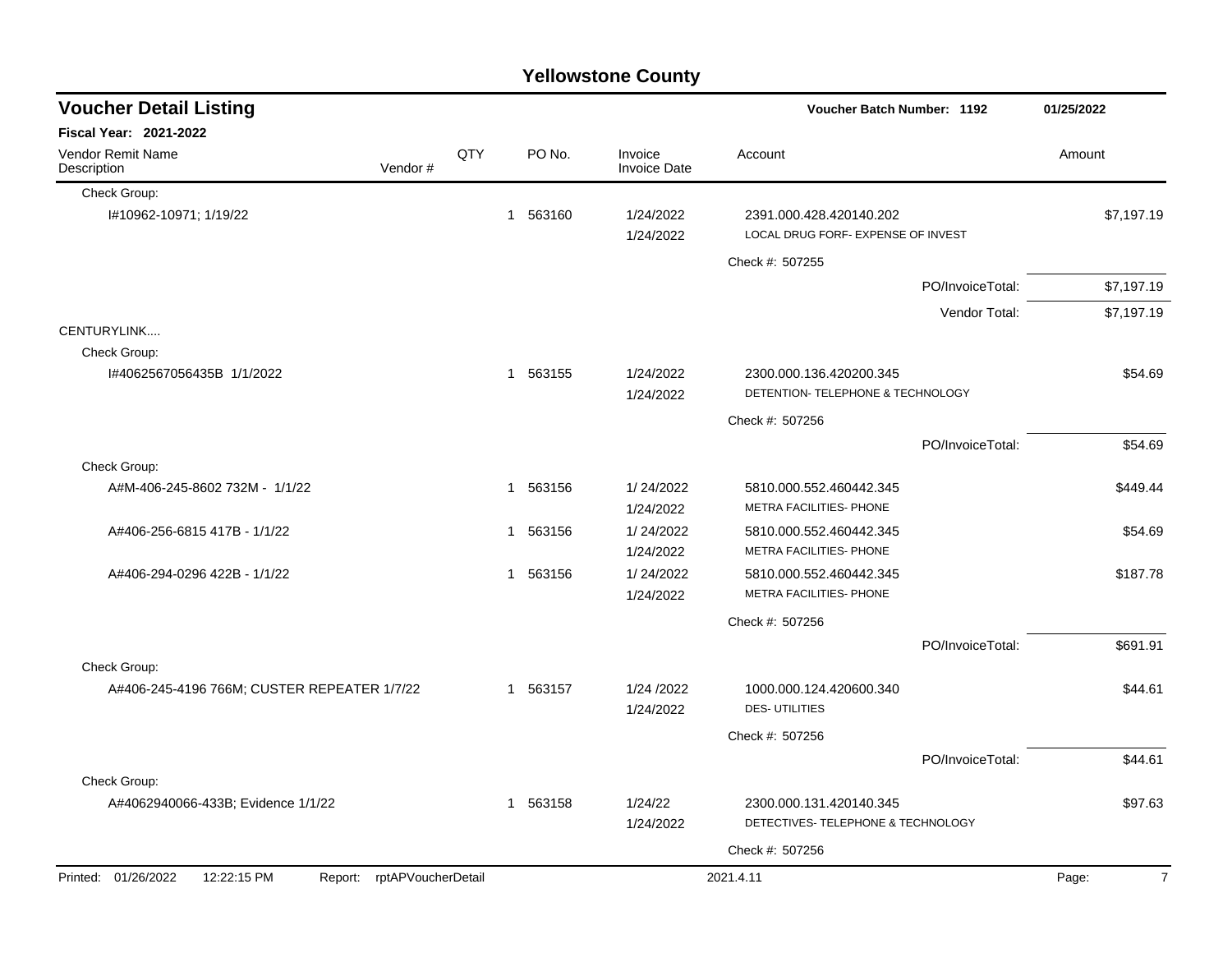| <b>Voucher Detail Listing</b>                                                                                              |                               |     |                        |                                | Voucher Batch Number: 1192                                     |                  | 01/25/2022 |
|----------------------------------------------------------------------------------------------------------------------------|-------------------------------|-----|------------------------|--------------------------------|----------------------------------------------------------------|------------------|------------|
| <b>Fiscal Year: 2021-2022</b>                                                                                              |                               |     |                        |                                |                                                                |                  |            |
| Vendor Remit Name<br>Description                                                                                           | Vendor#                       | QTY | PO No.                 | Invoice<br><b>Invoice Date</b> | Account                                                        |                  | Amount     |
|                                                                                                                            |                               |     |                        |                                |                                                                | PO/InvoiceTotal: | \$97.63    |
|                                                                                                                            |                               |     |                        |                                |                                                                | Vendor Total:    | \$888.84   |
| CHARTER COMMUNICATIONS.<br>Check Group:                                                                                    |                               |     |                        |                                |                                                                |                  |            |
| I#2088374011522 A#8313200012088374 1/15/22                                                                                 |                               |     | 1 563154               | 1/24/2022<br>1/24/2022         | 2300.000.126.420800.345<br>CORONER-TELEPHONE & TECHNOLOGY      |                  | \$109.99   |
|                                                                                                                            |                               |     |                        |                                | Check #: 507257                                                |                  |            |
|                                                                                                                            |                               |     |                        |                                |                                                                | PO/InvoiceTotal: | \$109.99   |
|                                                                                                                            |                               |     |                        |                                |                                                                | Vendor Total:    | \$109.99   |
| <b>CITY OF BILLINGS</b><br>Check Group:                                                                                    | 001775                        |     |                        |                                |                                                                |                  |            |
| 100787 2021 Refund                                                                                                         |                               |     | 563081<br>$\mathbf{1}$ | 01/24/2022<br>1/24/2022        | 7920.000.000.021100.000<br>REFUND REVOLVING DUE TO OTHER FUNDS |                  | \$365.00   |
|                                                                                                                            |                               |     |                        |                                | Check #: 507258                                                |                  |            |
|                                                                                                                            |                               |     |                        |                                |                                                                | PO/InvoiceTotal: | \$365.00   |
|                                                                                                                            |                               |     |                        |                                |                                                                | Vendor Total:    | \$365.00   |
| CLERK OF DISTRICT COURT.                                                                                                   | 021820                        |     |                        |                                |                                                                |                  |            |
| Check Group:                                                                                                               |                               |     |                        |                                |                                                                |                  |            |
| Sale Proceeds DV 20 1547<br>#21003198 Specialized Loan Servicing v. Jeffers Ck.<br>#170000046 - Terry L Scheetz A101-98324 |                               |     | 563086<br>-1           | 01/24/2022                     | 7151.000.000.021250.000                                        |                  | \$4,323.19 |
|                                                                                                                            |                               |     |                        | 1/24/2022                      | SHERIFF WRITS & NOTICES DUE TO OTHERS                          |                  |            |
|                                                                                                                            |                               |     |                        |                                | Check #: 507259                                                |                  |            |
|                                                                                                                            |                               |     |                        |                                |                                                                | PO/InvoiceTotal: | \$4,323.19 |
|                                                                                                                            |                               |     |                        |                                |                                                                | Vendor Total:    | \$4,323.19 |
| CONCORDANCE HEALTHCARE SOL                                                                                                 |                               |     |                        |                                |                                                                |                  |            |
| Check Group:<br>I#22454350 A#K112141 Gloves                                                                                |                               |     | 3 563159               | 1/24/2022                      | 2399.000.235.420250.224                                        |                  | \$1,264.89 |
|                                                                                                                            |                               |     |                        | 1/24/2022                      | YSC- JANITORIAL SUPPLIES                                       |                  |            |
|                                                                                                                            |                               |     |                        |                                | Check #: 507260                                                |                  |            |
|                                                                                                                            |                               |     |                        |                                |                                                                |                  |            |
| Printed: 01/26/2022<br>12:22:15 PM                                                                                         | rptAPVoucherDetail<br>Report: |     |                        |                                | 2021.4.11                                                      |                  | Page:<br>8 |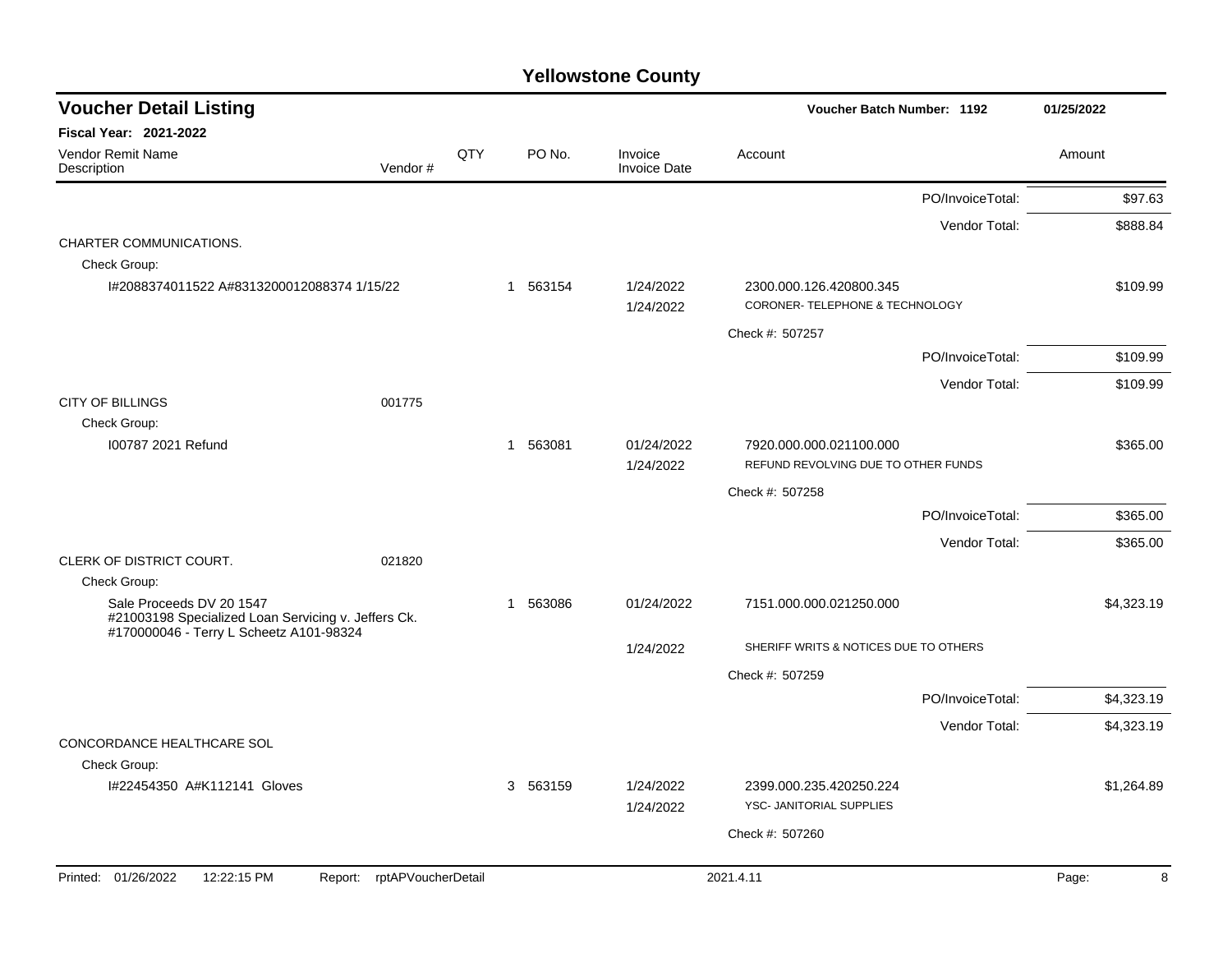| <b>Voucher Detail Listing</b>                                             |                    |     |              |                                | Voucher Batch Number: 1192                                  | 01/25/2022  |
|---------------------------------------------------------------------------|--------------------|-----|--------------|--------------------------------|-------------------------------------------------------------|-------------|
| <b>Fiscal Year: 2021-2022</b>                                             |                    |     |              |                                |                                                             |             |
| <b>Vendor Remit Name</b><br>Description                                   | Vendor#            | QTY | PO No.       | Invoice<br><b>Invoice Date</b> | Account                                                     | Amount      |
|                                                                           |                    |     |              |                                | PO/InvoiceTotal:                                            | \$1,264.89  |
|                                                                           |                    |     |              |                                | Vendor Total:                                               | \$1,264.89  |
| DALKE, RILEY<br>Check Group:                                              |                    |     |              |                                |                                                             |             |
| BFLW REPL CK#517689 (METRA JUDGE 8/7/17)                                  |                    |     | 563109<br>1  | 01/24/2022<br>1/24/2022        | 7915.000.000.020110.000<br>OLD WARRANTS -WARRANTS PAYABLE   | \$50.00     |
|                                                                           |                    |     |              |                                | Check #: 507261                                             |             |
|                                                                           |                    |     |              |                                | PO/InvoiceTotal:                                            | \$50.00     |
|                                                                           |                    |     |              |                                | Vendor Total:                                               | \$50.00     |
| <b>DIA EVENTS</b><br>Check Group:                                         |                    |     |              |                                |                                                             |             |
| 1#6733 SVC CALL 1/4/22 MIRCOPHONE                                         |                    |     | 1 563145     | 1/24/2022<br>1/24/2022         | 5810.000.554.460442.220<br>METRA EVENTS- OPERATING SUPPLIES | \$95.00     |
|                                                                           |                    |     |              |                                | Check #: 507262                                             |             |
|                                                                           |                    |     |              |                                | PO/InvoiceTotal:                                            | \$95.00     |
|                                                                           |                    |     |              |                                | Vendor Total:                                               | \$95.00     |
| DUVAL FORD LLC                                                            |                    |     |              |                                |                                                             |             |
| Check Group:                                                              |                    |     |              |                                |                                                             |             |
| I#NGA04687; 2022 Police Interceptor Utility AWD - sn<br>1FM5K8AB2NGA04687 |                    |     | 563112<br>-1 | 1/24/2022                      | 2300.000.132.420150.940                                     | \$34,270.00 |
|                                                                           |                    |     |              | 1/24/2022                      | PATROL- CAPITAL OUTLAY/ EQUIPMENT                           |             |
| I#NGA01166; 2022 Police Interceptor Utility AWD- sn<br>1FMSK8AB3NGA01166  |                    |     | 563112<br>-1 | 1/24/2022                      | 2300.000.132.420150.940                                     | \$34,270.00 |
|                                                                           |                    |     |              | 1/24/2022                      | PATROL- CAPITAL OUTLAY/ EQUIPMENT                           |             |
| I#NGA01576; 2022 Police Interceptor Utility AWD -<br>sn1FMSK8AB0NGA01576  |                    |     | 563112<br>-1 | 1/24/2022                      | 2300.000.132.420150.940                                     | \$34,270.00 |
|                                                                           |                    |     |              | 1/24/2022                      | PATROL- CAPITAL OUTLAY/ EQUIPMENT                           |             |
| I#NGA00581; 2022 Police Interceptor Utility AWD sn<br>1FM5K8ABXNGA00581   |                    |     | 563112<br>1  | 1/24/2022                      | 2300.000.132.420150.940                                     | \$34,270.00 |
|                                                                           |                    |     |              | 1/24/2022                      | PATROL- CAPITAL OUTLAY/ EQUIPMENT                           |             |
| I#NGA00853; 2022 Police Interceptor Utility AWD sn<br>1FM5K8AB6NGA00853   |                    |     | 563112<br>1  | 1/24/2022                      | 2300.000.132.420150.940                                     | \$34,270.00 |
|                                                                           |                    |     |              | 1/24/2022                      | PATROL- CAPITAL OUTLAY/ EQUIPMENT                           |             |
| Printed: 01/26/2022<br>12:22:15 PM<br>Report:                             | rptAPVoucherDetail |     |              |                                | 2021.4.11                                                   | Page:<br>9  |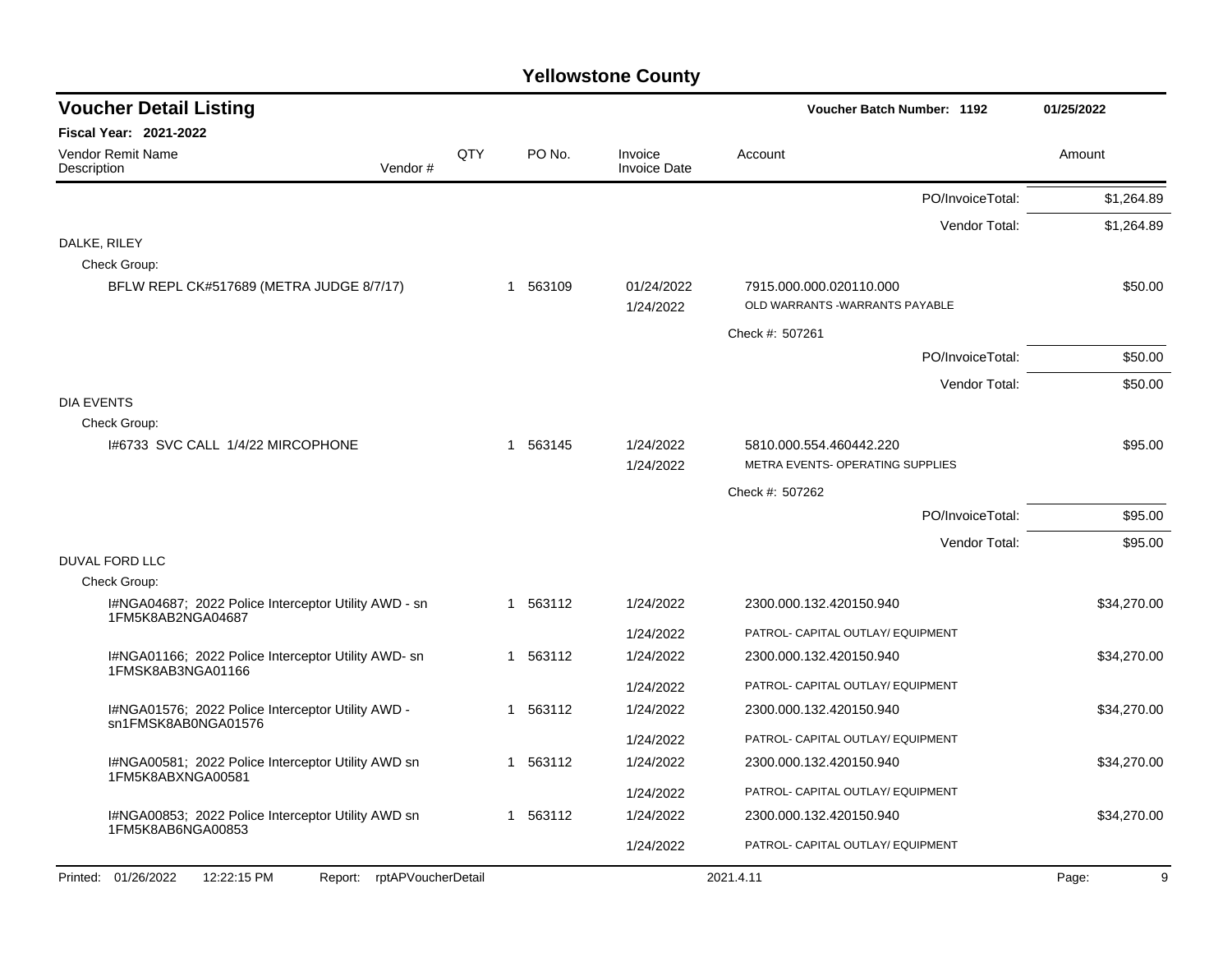| <b>Voucher Detail Listing</b>                         |                    |     |             |                                | Voucher Batch Number: 1192                             | 01/25/2022   |
|-------------------------------------------------------|--------------------|-----|-------------|--------------------------------|--------------------------------------------------------|--------------|
| Fiscal Year: 2021-2022                                |                    |     |             |                                |                                                        |              |
| Vendor Remit Name<br>Description                      | Vendor#            | QTY | PO No.      | Invoice<br><b>Invoice Date</b> | Account                                                | Amount       |
|                                                       |                    |     |             |                                | Check #: 507263                                        |              |
|                                                       |                    |     |             |                                | PO/InvoiceTotal:                                       | \$171,350.00 |
|                                                       |                    |     |             |                                | Vendor Total:                                          | \$171,350.00 |
| DXP ENTERPRISES INC<br>Check Group:                   | 041624             |     |             |                                |                                                        |              |
| I# 52595971 / First Aid Supplies                      |                    |     | 1 563079    | 01/24/2022<br>1/24/2022        | 2399.000.235.420250.222<br>YSC- CHEM/LAB/MED SUPPLIES  | \$94.76      |
|                                                       |                    |     |             |                                | Check #: 507264                                        |              |
|                                                       |                    |     |             |                                | PO/InvoiceTotal:                                       | \$94.76      |
|                                                       |                    |     |             |                                | Vendor Total:                                          | \$94.76      |
| ECOLAB PEST ELIMINATION DIVISION                      |                    |     |             |                                |                                                        |              |
| Check Group:<br>1#6126913 PEST ELIM PROGRAM           |                    |     | 1 563153    | 1/24/2022                      | 5810.000.552.460442.398                                | \$1,341.48   |
|                                                       |                    |     |             | 1/24/2022                      | METRA FACILITIES- VARIABLE CONTRACT SERVICE            |              |
|                                                       |                    |     |             |                                | Check #: 507265                                        |              |
|                                                       |                    |     |             |                                | PO/InvoiceTotal:                                       | \$1,341.48   |
|                                                       |                    |     |             |                                | Vendor Total:                                          | \$1,341.48   |
| ENTERPRISE RENT A CAR.<br>Check Group:                |                    |     |             |                                |                                                        |              |
| I#750048195731 A#63A6230 Rental 10/31-11/30/21 (R.B.) |                    |     | 1 563161    | 1/24/2022<br>1/24/2022         | 2391.000.428.420140.530<br>LOCAL DRUG FORF- RENT/LEASE | \$810.00     |
|                                                       |                    |     |             |                                | Check #: 507266                                        |              |
|                                                       |                    |     |             |                                | PO/InvoiceTotal:                                       | \$810.00     |
|                                                       |                    |     |             |                                | Vendor Total:                                          | \$810.00     |
| <b>FARMERS ALLIANCE</b>                               | 045305             |     |             |                                |                                                        |              |
| Check Group:<br>A#80041724 Notary Bond Renewal T.R.   |                    |     | 563080<br>1 | 01/24/2022                     | 1000.000.102.410940.350                                | \$50.00      |
|                                                       |                    |     |             | 1/24/2022                      | CLERK & REC- PROFESSIONAL SERVICES                     |              |
|                                                       |                    |     |             |                                | Check #: 507267                                        |              |
|                                                       |                    |     |             |                                |                                                        |              |
| Printed: 01/26/2022<br>12:22:15 PM<br>Report:         | rptAPVoucherDetail |     |             |                                | 2021.4.11                                              | 10<br>Page:  |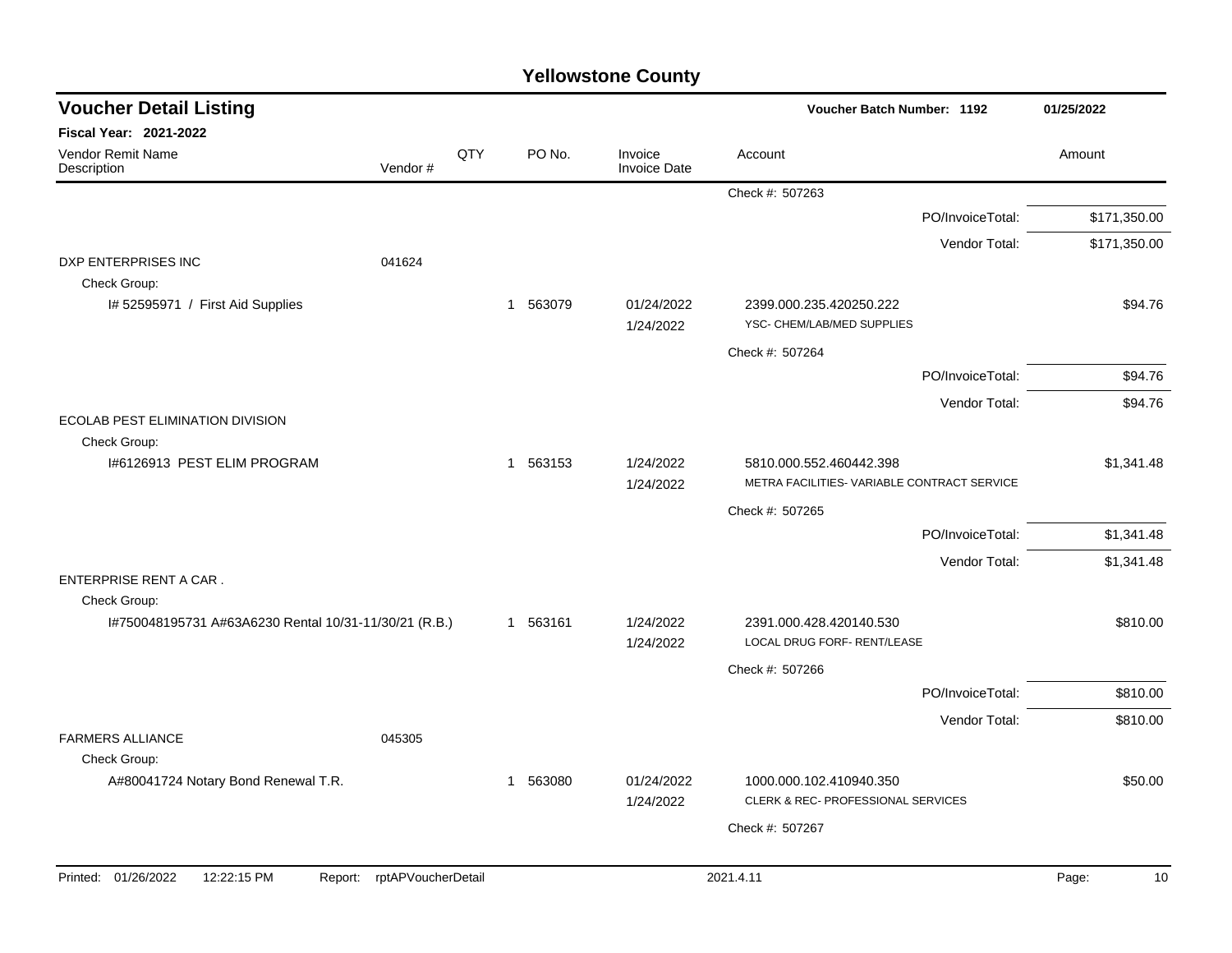| <b>Voucher Detail Listing</b>                                |                               |     |                        |                                | Voucher Batch Number: 1192                                 |                  | 01/25/2022  |
|--------------------------------------------------------------|-------------------------------|-----|------------------------|--------------------------------|------------------------------------------------------------|------------------|-------------|
| Fiscal Year: 2021-2022                                       |                               |     |                        |                                |                                                            |                  |             |
| Vendor Remit Name<br>Description                             | Vendor#                       | QTY | PO No.                 | Invoice<br><b>Invoice Date</b> | Account                                                    |                  | Amount      |
|                                                              |                               |     |                        |                                |                                                            | PO/InvoiceTotal: | \$50.00     |
|                                                              |                               |     |                        |                                |                                                            | Vendor Total:    | \$50.00     |
| FIREMASTER.<br>Check Group:                                  | 002893                        |     |                        |                                |                                                            |                  |             |
| I#0000919153/A#10047789 / Kitchen Hood Semi Annual<br>Maint. |                               |     | 563090<br>1            | 01/24/2022                     | 2399.000.235.420250.360                                    |                  | \$100.00    |
|                                                              |                               |     |                        | 1/24/2022                      | YSC- REPAIRS & MAINT SERVICE                               |                  |             |
|                                                              |                               |     |                        |                                | Check #: 507268                                            |                  |             |
|                                                              |                               |     |                        |                                |                                                            | PO/InvoiceTotal: | \$100.00    |
|                                                              |                               |     |                        |                                |                                                            | Vendor Total:    | \$100.00    |
| <b>FISHER'S TECHNOLOGY</b>                                   |                               |     |                        |                                |                                                            |                  |             |
| Check Group:                                                 |                               |     |                        |                                |                                                            |                  |             |
| I#978250 Canon copies                                        |                               |     | 563110<br>$\mathbf{1}$ | 01/24/2022<br>1/24/2022        | 2290.000.410.450400.363<br><b>EXTENSION- MACHINE MAINT</b> |                  | \$175.06    |
|                                                              |                               |     |                        |                                | Check #: 507269                                            |                  |             |
|                                                              |                               |     |                        |                                |                                                            | PO/InvoiceTotal: | \$175.06    |
|                                                              |                               |     |                        |                                |                                                            | Vendor Total:    | \$175.06    |
| <b>GUARDIAN TAX MT LLC</b>                                   |                               |     |                        |                                |                                                            |                  |             |
| Check Group:<br>C12743 Redemption (376)                      |                               |     | 563108<br>-1           | 01/24/2022                     | 7150.000.000.021250.000                                    |                  | \$2,597.15  |
|                                                              |                               |     |                        | 1/24/2022                      | REDEMPTION DUE TO OTHERS                                   |                  |             |
| C06777 Redemption (377)                                      |                               |     | 563108<br>$\mathbf{1}$ | 01/24/2022                     | 7150.000.000.021250.000                                    |                  | \$3,942.80  |
|                                                              |                               |     |                        | 1/24/2022                      | REDEMPTION DUE TO OTHERS                                   |                  |             |
| C06789 Redemption (378)                                      |                               |     | 563108<br>$\mathbf{1}$ | 01/24/2022                     | 7150.000.000.021250.000                                    |                  | \$3,411.54  |
|                                                              |                               |     |                        | 1/24/2022                      | REDEMPTION DUE TO OTHERS                                   |                  |             |
| C03108 Redemption (379)                                      |                               |     | 1 563108               | 01/24/2022<br>1/24/2022        | 7150.000.000.021250.000<br>REDEMPTION DUE TO OTHERS        |                  | \$1,093.58  |
|                                                              |                               |     |                        |                                |                                                            |                  |             |
|                                                              |                               |     |                        |                                | Check #: 507270                                            | PO/InvoiceTotal: | \$11,045.07 |
|                                                              |                               |     |                        |                                |                                                            |                  |             |
|                                                              |                               |     |                        |                                |                                                            | Vendor Total:    | \$11,045.07 |
| Printed: 01/26/2022<br>12:22:15 PM                           | rptAPVoucherDetail<br>Report: |     |                        |                                | 2021.4.11                                                  |                  | Page:<br>11 |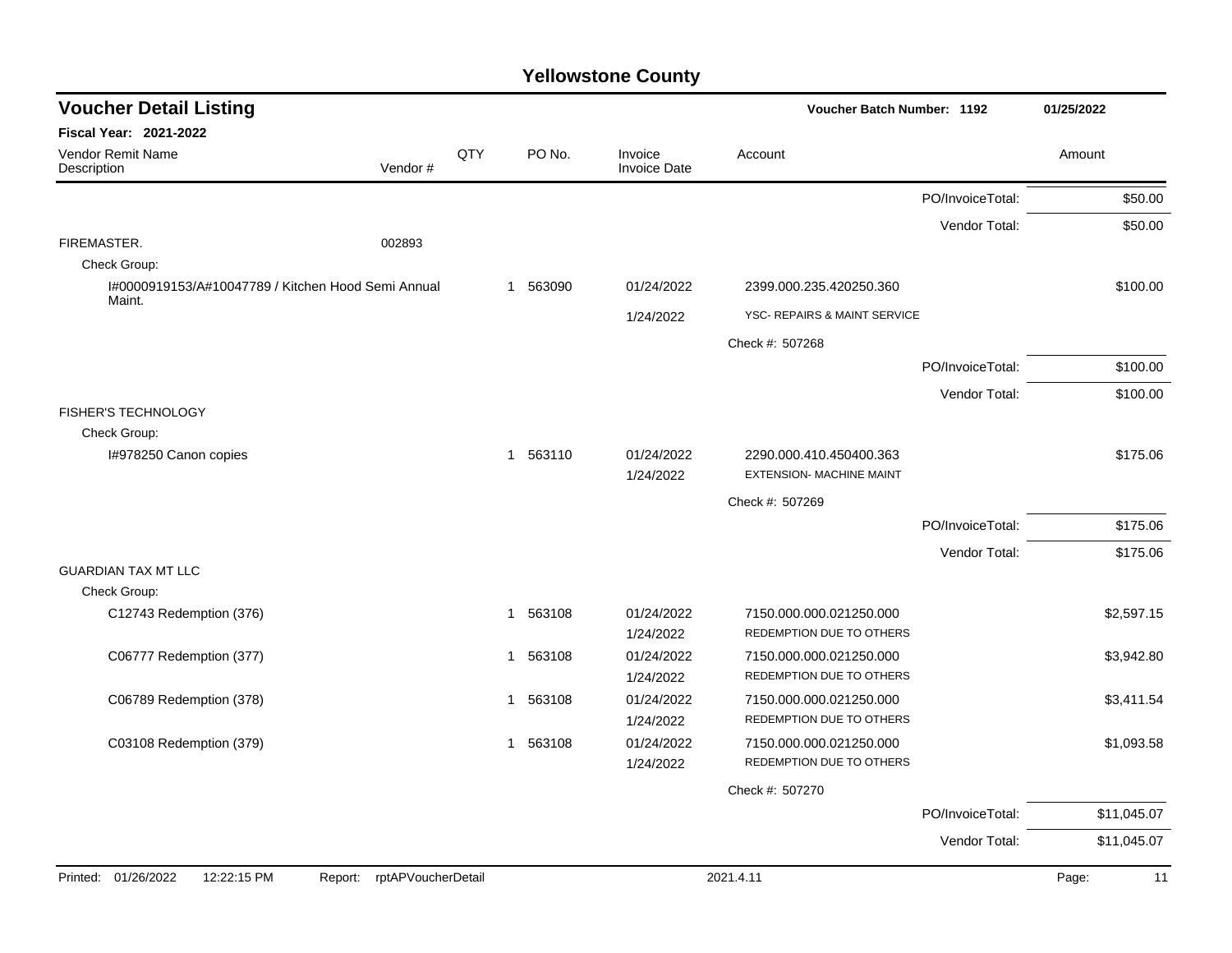| <b>Voucher Detail Listing</b>                                                                                              |                            |     |              |                                | Voucher Batch Number: 1192                                |                  | 01/25/2022   |  |
|----------------------------------------------------------------------------------------------------------------------------|----------------------------|-----|--------------|--------------------------------|-----------------------------------------------------------|------------------|--------------|--|
| <b>Fiscal Year: 2021-2022</b>                                                                                              |                            |     |              |                                |                                                           |                  |              |  |
| <b>Vendor Remit Name</b><br>Description                                                                                    | Vendor#                    | QTY | PO No.       | Invoice<br><b>Invoice Date</b> | Account                                                   |                  | Amount       |  |
| HAAS & WILKERSON INSUR                                                                                                     | 035402                     |     |              |                                |                                                           |                  |              |  |
| Check Group:                                                                                                               |                            |     |              |                                |                                                           |                  |              |  |
| I#166809 - DEC 21 EVENT INSURANCE                                                                                          |                            |     | 1 563123     | 1/24/2022<br>1/24/2022         | 5810.000.554.460442.510<br><b>METRA EVENTS- INSURANCE</b> |                  | \$65.00      |  |
| 1#166810 INSURANCE MBRSHP FEE                                                                                              |                            |     | 1 563123     | 1/24/2022<br>1/24/2022         | 5810.000.554.460442.510<br><b>METRA EVENTS- INSURANCE</b> |                  | \$15.00      |  |
|                                                                                                                            |                            |     |              |                                | Check #: 507271                                           |                  |              |  |
|                                                                                                                            |                            |     |              |                                |                                                           | PO/InvoiceTotal: | \$80.00      |  |
|                                                                                                                            |                            |     |              |                                |                                                           | Vendor Total:    | \$80.00      |  |
| HALLIDAY, WATKINS & MANN, PC                                                                                               |                            |     |              |                                |                                                           |                  |              |  |
| Check Group:                                                                                                               |                            |     |              |                                |                                                           |                  |              |  |
| Sale Proceeds DV 20 1547<br>#21003198 Specialized Loan Servicing v. Jeffers Ck.<br>#170000046 - Terry L Scheetz A101-98324 |                            |     | 563095<br>-1 | 01/24/2022                     | 7151.000.000.021250.000                                   |                  | \$310,676.81 |  |
|                                                                                                                            |                            |     |              | 1/24/2022                      | SHERIFF WRITS & NOTICES DUE TO OTHERS                     |                  |              |  |
|                                                                                                                            |                            |     |              |                                | Check #: 507272                                           |                  |              |  |
|                                                                                                                            |                            |     |              |                                |                                                           | PO/InvoiceTotal: | \$310,676.81 |  |
|                                                                                                                            |                            |     |              |                                |                                                           | Vendor Total:    | \$310,676.81 |  |
| HANSEN JR, TODD C.<br>Check Group:                                                                                         |                            |     |              |                                |                                                           |                  |              |  |
| ANNUAL COMMISSIONERS FEE 2021                                                                                              |                            |     | 1 563115     | 01/24/2022<br>1/24/2022        | 7258.000.730.431200.362<br>DANFORD DRAIN- MAINT & REPAIRS |                  | \$300.00     |  |
|                                                                                                                            |                            |     |              |                                | Check #: 507273                                           |                  |              |  |
|                                                                                                                            |                            |     |              |                                |                                                           | PO/InvoiceTotal: | \$300.00     |  |
|                                                                                                                            |                            |     |              |                                |                                                           | Vendor Total:    | \$300.00     |  |
| HANSER'S WRECKER COMPANY                                                                                                   |                            |     |              |                                |                                                           |                  |              |  |
| Check Group:                                                                                                               |                            |     |              |                                |                                                           |                  |              |  |
| I#BT111; Tow fees 22-700710                                                                                                |                            |     | 563144       | 1/24/2022                      | 2300.000.131.420140.202                                   |                  | \$125.00     |  |
|                                                                                                                            |                            |     |              | 1/24/2022                      | DETECTIVES- EXPENSE OF INVEST                             |                  |              |  |
| I#BIL16563; Tow fees 22-701222                                                                                             |                            |     | 563144<br>1  | 1/24/2022                      | 2300.000.131.420140.202                                   |                  | \$125.00     |  |
|                                                                                                                            |                            |     |              | 1/24/2022                      | DETECTIVES- EXPENSE OF INVEST                             |                  |              |  |
| Printed: 01/26/2022<br>12:22:15 PM                                                                                         | Report: rptAPVoucherDetail |     |              |                                | 2021.4.11                                                 |                  | 12<br>Page:  |  |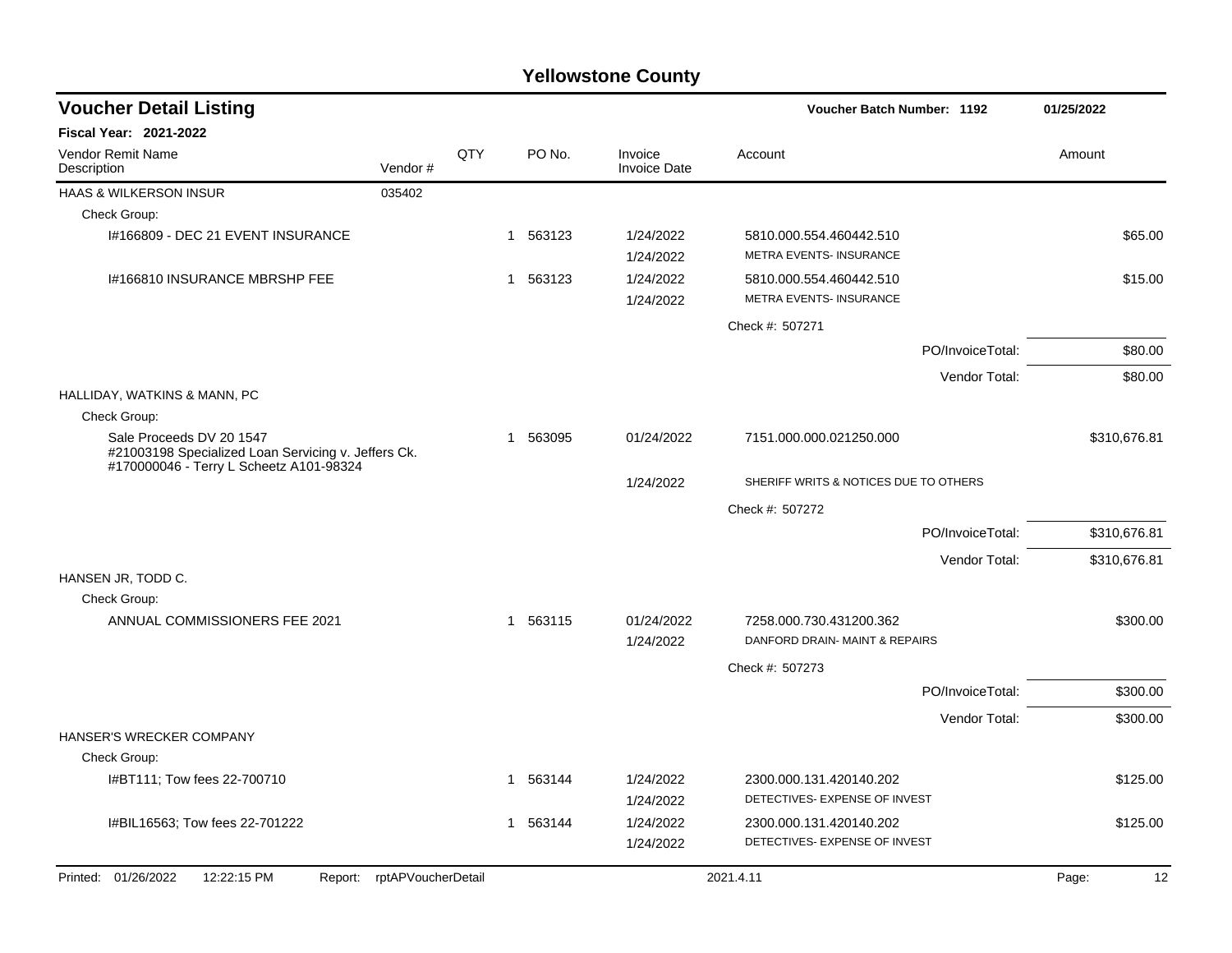| <b>Voucher Detail Listing</b>                                      |                    |          |                                | Voucher Batch Number: 1192                                |                  | 01/25/2022  |
|--------------------------------------------------------------------|--------------------|----------|--------------------------------|-----------------------------------------------------------|------------------|-------------|
| Fiscal Year: 2021-2022                                             |                    |          |                                |                                                           |                  |             |
| Vendor Remit Name<br>Vendor#<br>Description                        | QTY                | PO No.   | Invoice<br><b>Invoice Date</b> | Account                                                   |                  | Amount      |
|                                                                    |                    |          |                                | Check #: 507274                                           |                  |             |
|                                                                    |                    |          |                                |                                                           | PO/InvoiceTotal: | \$250.00    |
|                                                                    |                    |          |                                |                                                           | Vendor Total:    | \$250.00    |
| <b>ISOLVED HCM</b>                                                 |                    |          |                                |                                                           |                  |             |
| Check Group:                                                       |                    |          |                                |                                                           |                  |             |
| 1#92730976; MTHLY TIMEFORCE GENERAL COUNTY<br>1/10/22              | 800                | 563111   | 01/24/2022                     | 1000.000.199.411800.397                                   |                  | \$2,320.00  |
|                                                                    |                    |          | 1/24/2022                      | MISC- CONTRACT SERVICES                                   |                  |             |
| 1#92730976; MTHLY HARDWARE STILLWATER<br><b>CLOCKS 1/10/22</b>     |                    | 1 563111 | 01/24/2022                     | 1000.000.199.411800.397                                   |                  | \$219.00    |
|                                                                    |                    |          | 1/24/2022                      | MISC- CONTRACT SERVICES                                   |                  |             |
| I#92730976; HARDWARE AGREEMENT COURTHOUSE<br><b>CLOCKS 1/10/22</b> |                    | 1 563111 | 01/24/2022                     | 1000.000.199.411800.397                                   |                  | \$25.00     |
|                                                                    |                    |          | 1/24/2022                      | MISC- CONTRACT SERVICES                                   |                  |             |
|                                                                    |                    |          |                                | Check #: 507275                                           |                  |             |
|                                                                    |                    |          |                                |                                                           | PO/InvoiceTotal: | \$2,564.00  |
|                                                                    |                    |          |                                |                                                           | Vendor Total:    | \$2,564.00  |
| JOHN GEERING IRREVOCABLE TRUST                                     |                    |          |                                |                                                           |                  |             |
| Check Group:                                                       |                    |          |                                |                                                           |                  |             |
| BFLW REPL CHK#29215 (TAX REFUND C04677)                            |                    | 1 563119 | 01/24/2022<br>1/24/2022        | 7915.000.000.020110.000<br>OLD WARRANTS -WARRANTS PAYABLE |                  | \$367.03    |
|                                                                    |                    |          |                                | Check #: 507276                                           |                  |             |
|                                                                    |                    |          |                                |                                                           | PO/InvoiceTotal: | \$367.03    |
|                                                                    |                    |          |                                |                                                           | Vendor Total:    | \$367.03    |
| KAMINSKY AND ASSOC INC<br>041049                                   |                    |          |                                |                                                           |                  |             |
| Check Group:                                                       |                    |          |                                |                                                           |                  |             |
| 1#2022-08-06 FTO SEMINAR                                           |                    | 7 563122 | 1/24/2022<br>1/24/2022         | 2300.000.136.420200.380<br><b>DETENTION- TRAINING</b>     |                  | \$2,100.00  |
|                                                                    |                    |          |                                | Check #: 507277                                           |                  |             |
|                                                                    |                    |          |                                |                                                           | PO/InvoiceTotal: | \$2,100.00  |
|                                                                    |                    |          |                                |                                                           | Vendor Total:    | \$2,100.00  |
|                                                                    |                    |          |                                |                                                           |                  |             |
| Printed: 01/26/2022<br>12:22:15 PM<br>Report:                      | rptAPVoucherDetail |          |                                | 2021.4.11                                                 |                  | 13<br>Page: |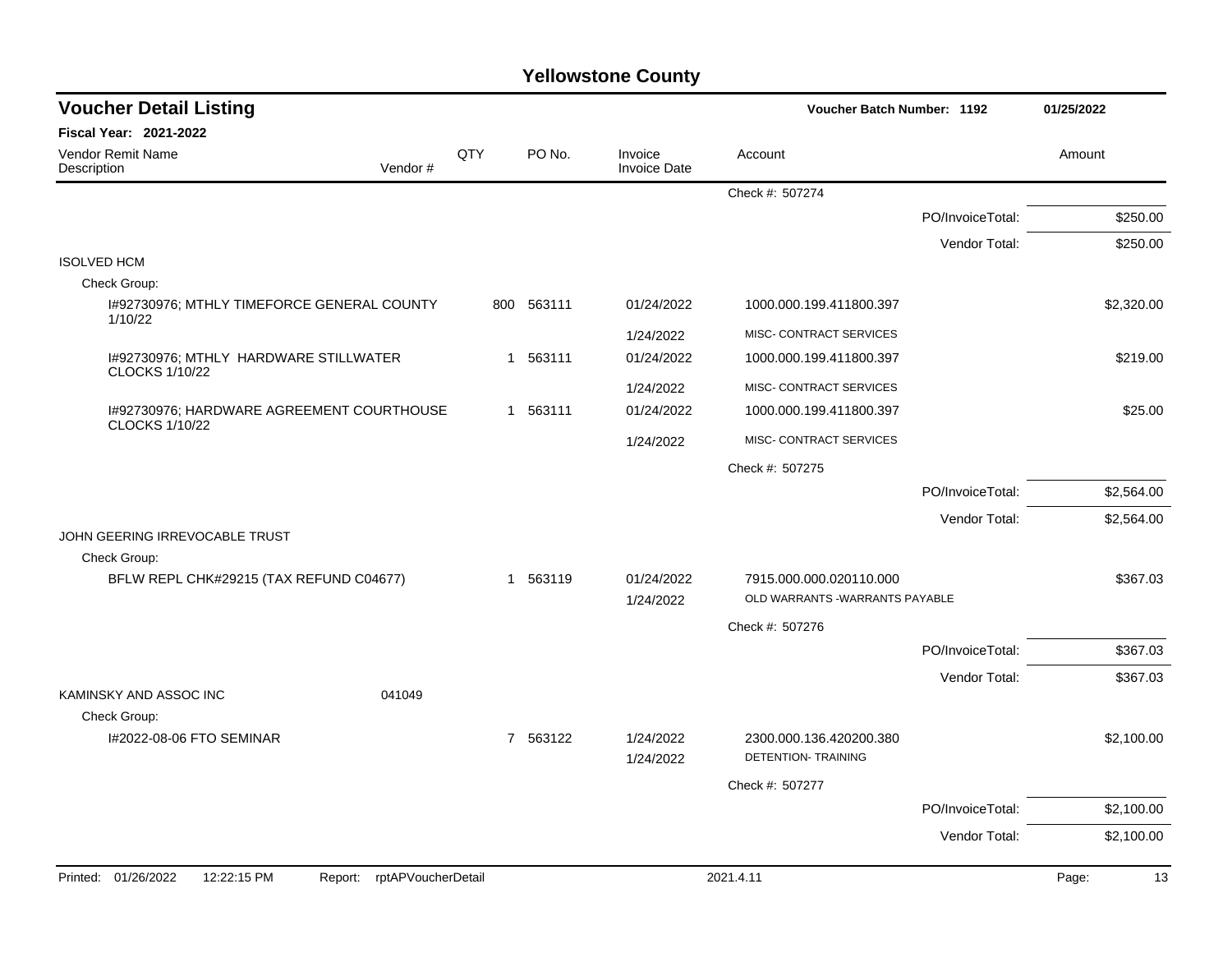| <b>Voucher Detail Listing</b><br><b>Voucher Batch Number: 1192</b> |                    | 01/25/2022 |          |                                |                                                                       |                  |             |
|--------------------------------------------------------------------|--------------------|------------|----------|--------------------------------|-----------------------------------------------------------------------|------------------|-------------|
| <b>Fiscal Year: 2021-2022</b>                                      |                    |            |          |                                |                                                                       |                  |             |
| Vendor Remit Name<br>Description                                   | Vendor#            | QTY        | PO No.   | Invoice<br><b>Invoice Date</b> | Account                                                               |                  | Amount      |
| KRAFT JR, EDWARD                                                   |                    |            |          |                                |                                                                       |                  |             |
| Check Group:                                                       |                    |            |          |                                |                                                                       |                  |             |
| ANNUAL COMMISSIONERS FEE 2021                                      |                    |            | 1 563091 | 01/24/2022<br>1/24/2022        | 7258.000.730.431200.362<br>DANFORD DRAIN- MAINT & REPAIRS             |                  | \$300.00    |
|                                                                    |                    |            |          |                                | Check #: 507278                                                       |                  |             |
|                                                                    |                    |            |          |                                |                                                                       | PO/InvoiceTotal: | \$300.00    |
|                                                                    |                    |            |          |                                |                                                                       | Vendor Total:    | \$300.00    |
| <b>KRAFT, RICK</b><br>Check Group:                                 |                    |            |          |                                |                                                                       |                  |             |
| ANNUAL COMMISSIONERS FEE 2021                                      |                    |            | 1 563114 | 01/24/2022<br>1/24/2022        | 7258.000.730.431200.362<br>DANFORD DRAIN- MAINT & REPAIRS             |                  | \$300.00    |
|                                                                    |                    |            |          |                                | Check #: 507279                                                       |                  |             |
|                                                                    |                    |            |          |                                |                                                                       | PO/InvoiceTotal: | \$300.00    |
|                                                                    |                    |            |          |                                |                                                                       | Vendor Total:    | \$300.00    |
| <b>KTVQ</b>                                                        |                    |            |          |                                |                                                                       |                  |             |
| Check Group:                                                       |                    |            |          |                                |                                                                       |                  |             |
| 1#938512-2/2021 HOL MEDIA CAMPAIGN                                 |                    |            | 1 563166 | 1/24/2022<br>1/24/2022         | 2950.000.470.420190.336<br><b>DUI- PUBLIC RELATIONS</b>               |                  | \$1,260.00  |
|                                                                    |                    |            |          |                                | Check #: 507280                                                       |                  |             |
|                                                                    |                    |            |          |                                |                                                                       | PO/InvoiceTotal: | \$1,260.00  |
|                                                                    |                    |            |          |                                |                                                                       | Vendor Total:    | \$1,260.00  |
| LAUREL VOL FIRE DEPT                                               | 003945             |            |          |                                |                                                                       |                  |             |
| Check Group:                                                       |                    |            |          |                                |                                                                       |                  |             |
| FY22 GRASS FIRE CONTRACT                                           |                    |            | 1 563126 | 1/24/2022<br>1/24/2022         | 1000.000.125.420400.398<br>FIRE PROTECTION- VARIABLE CONTRACT SERVICE |                  | \$11,481.00 |
|                                                                    |                    |            |          |                                | Check #: 507281                                                       |                  |             |
|                                                                    |                    |            |          |                                |                                                                       | PO/InvoiceTotal: | \$11,481.00 |
|                                                                    |                    |            |          |                                |                                                                       | Vendor Total:    | \$11,481.00 |
| <b>LUMEN ACCESS BILL</b><br>Check Group:                           |                    |            |          |                                |                                                                       |                  |             |
| Printed: 01/26/2022<br>12:22:15 PM<br>Report:                      | rptAPVoucherDetail |            |          |                                | 2021.4.11                                                             |                  | 14<br>Page: |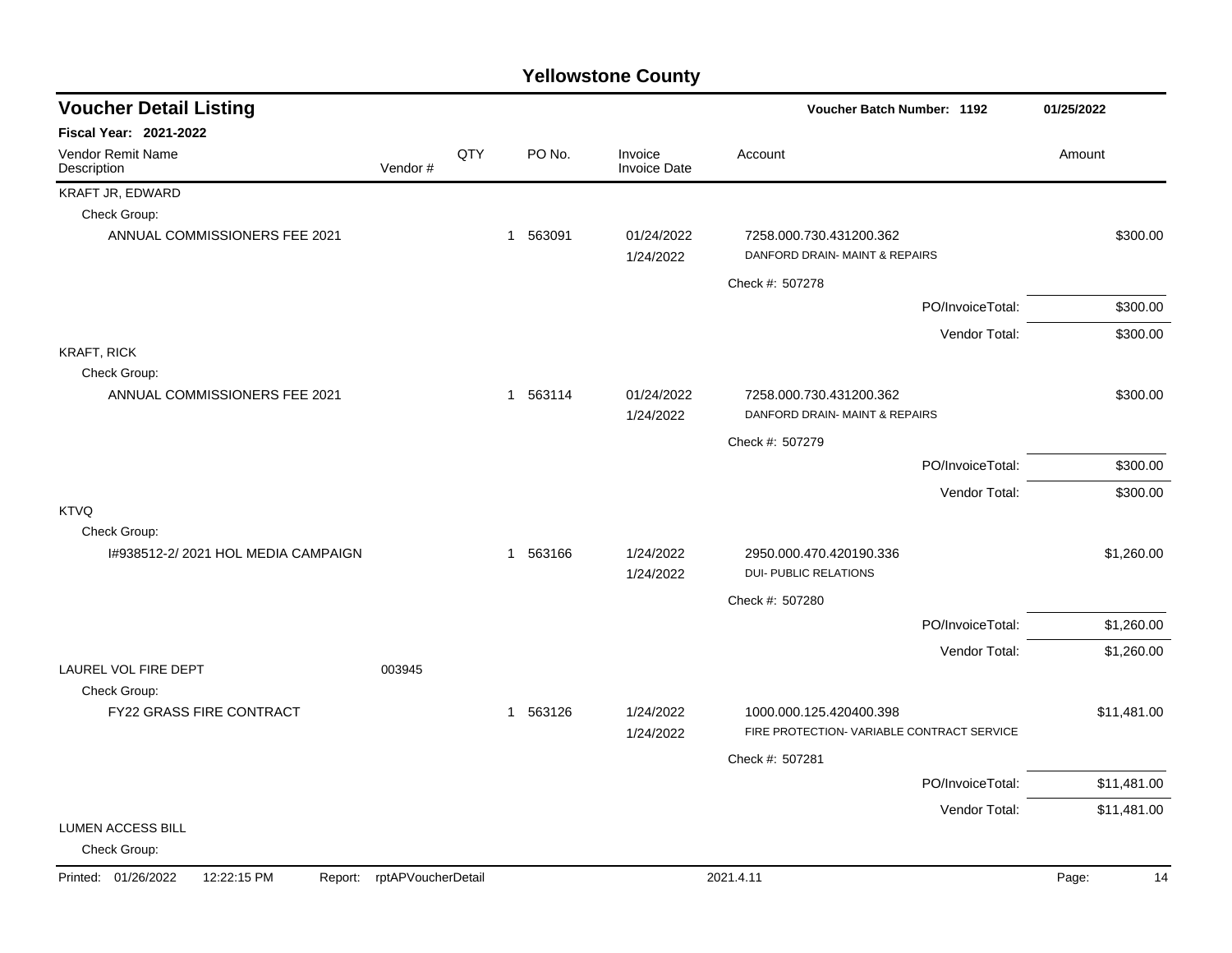| <b>Voucher Detail Listing</b>                                                                                |                    |     |              |          |                                | Voucher Batch Number: 1192             |                  | 01/25/2022  |
|--------------------------------------------------------------------------------------------------------------|--------------------|-----|--------------|----------|--------------------------------|----------------------------------------|------------------|-------------|
| Fiscal Year: 2021-2022                                                                                       |                    |     |              |          |                                |                                        |                  |             |
| Vendor Remit Name<br>Description                                                                             | Vendor#            | QTY |              | PO No.   | Invoice<br><b>Invoice Date</b> | Account                                |                  | Amount      |
| I#5104XLB2S3-2021315; DETENTION<br>ID#49.KXGS.440305.MS 1/11/22                                              |                    |     |              | 1 563169 | 1/24/2022                      | 2300.000.136.420200.345                |                  | \$902.65    |
|                                                                                                              |                    |     |              |          | 1/24/2022                      | DETENTION- TELEPHONE & TECHNOLOGY      |                  |             |
| YSC-ID# 49.KXGS.440383MS 1/11/22                                                                             |                    |     | 1            | 563169   | 1/24/2022                      | 2399.000.235.420250.345                |                  | \$902.65    |
|                                                                                                              |                    |     |              |          | 1/24/2022                      | YSC-TELEPHONE & TECHNOLOGY             |                  |             |
| JUNK VEH ID#KXGS.440289.MS 1/11/22                                                                           |                    |     |              | 1 563169 | 1/24/2022                      | 2830.000.414.430800.345                |                  | \$328.82    |
|                                                                                                              |                    |     |              |          | 1/24/2022                      | JUNK VEHICLE- TELEPHONE & TECHNOLOGY   |                  |             |
| GRANITE TOWERS ID#49.KXGS.440298.MS 1/11/22                                                                  |                    |     |              | 1 563169 | 1/24/2022                      | 6060.000.608.500800.345                |                  | \$902.65    |
|                                                                                                              |                    |     |              |          | 1/24/2022                      | TECHNOLOGY- TELEPHONE & TECHNOLOGY     |                  |             |
| COURTHOUSE ID#49.KXGS.440270MS 1/11/22                                                                       |                    |     | 1            | 563169   | 1/24/2022                      | 6060.000.608.500800.345                |                  | \$1,289.50  |
|                                                                                                              |                    |     |              |          | 1/24/2022                      | TECHNOLOGY- TELEPHONE & TECHNOLOGY     |                  |             |
| METRA - ID# 49.KXGS.440292MS 1/11/22                                                                         |                    |     | $\mathbf{1}$ | 563169   | 1/24/2022                      | 5810.000.552.460442.345                |                  | \$902.65    |
|                                                                                                              |                    |     |              |          | 1/24/2022                      | <b>METRA FACILITIES- PHONE</b>         |                  |             |
|                                                                                                              |                    |     |              |          |                                | Check #: 507282                        |                  |             |
|                                                                                                              |                    |     |              |          |                                |                                        | PO/InvoiceTotal: | \$5,228.92  |
|                                                                                                              |                    |     |              |          |                                |                                        | Vendor Total:    | \$5,228.92  |
| LUNDBERG & ASSOCIATES P.C.                                                                                   |                    |     |              |          |                                |                                        |                  |             |
| Check Group:                                                                                                 |                    |     |              |          |                                |                                        |                  |             |
| Writ DV 21 0742<br>#21003206 Apex Bank v. Stella-Estevez Ck. #1416806 -<br>Advanced Care Hospital A101-98437 |                    |     |              | 1 563188 | 01/24/2022                     | 7151.000.000.021250.000                |                  | \$3,689.66  |
|                                                                                                              |                    |     |              |          | 1/24/2022                      | SHERIFF WRITS & NOTICES DUE TO OTHERS  |                  |             |
|                                                                                                              |                    |     |              |          |                                | Check #: 507283                        |                  |             |
|                                                                                                              |                    |     |              |          |                                |                                        | PO/InvoiceTotal: | \$3,689.66  |
|                                                                                                              |                    |     |              |          |                                |                                        | Vendor Total:    | \$3,689.66  |
| MENTAL HEALTH CENTER                                                                                         | 004150             |     |              |          |                                |                                        |                  |             |
| Check Group:                                                                                                 |                    |     |              |          |                                |                                        |                  |             |
| 3RD QTR FY22 SUPPORT                                                                                         |                    |     | $\mathbf{1}$ | 563127   | 1/24/2022                      | 2271.000.199.440400.397                |                  | \$40,325.00 |
|                                                                                                              |                    |     |              |          | 1/24/2022                      | MENTAL HEALTH- FIXED CONTRACT SERVICES |                  |             |
|                                                                                                              |                    |     |              |          |                                | Check #: 507284                        |                  |             |
|                                                                                                              |                    |     |              |          |                                |                                        | PO/InvoiceTotal: | \$40,325.00 |
|                                                                                                              |                    |     |              |          |                                |                                        |                  |             |
| Printed: 01/26/2022<br>12:22:15 PM<br>Report:                                                                | rptAPVoucherDetail |     |              |          |                                | 2021.4.11                              |                  | 15<br>Page: |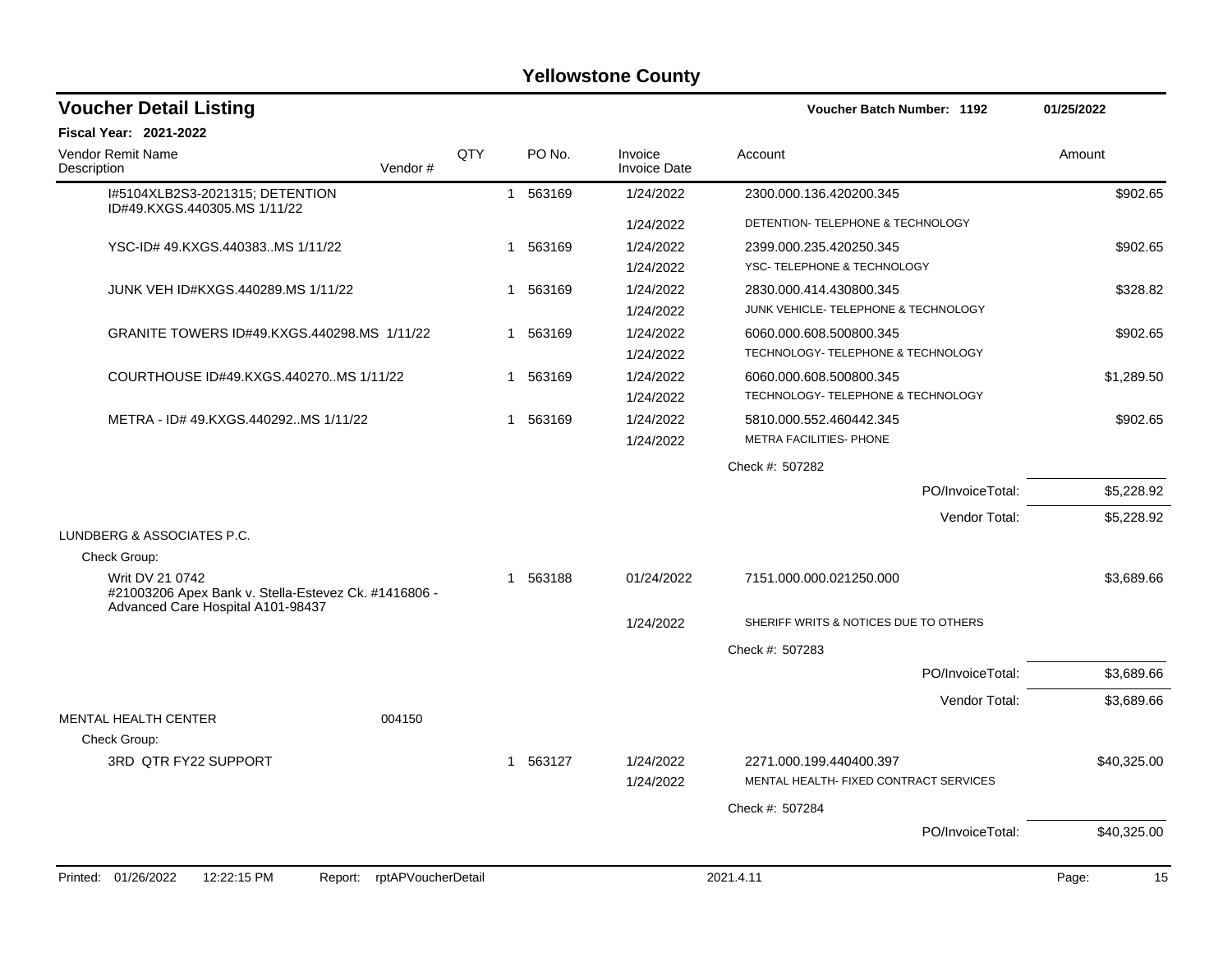| <b>Voucher Detail Listing</b>                         |         |     |          |                                | Voucher Batch Number: 1192                              |                  | 01/25/2022  |
|-------------------------------------------------------|---------|-----|----------|--------------------------------|---------------------------------------------------------|------------------|-------------|
| <b>Fiscal Year: 2021-2022</b>                         |         |     |          |                                |                                                         |                  |             |
| Vendor Remit Name<br>Description                      | Vendor# | QTY | PO No.   | Invoice<br><b>Invoice Date</b> | Account                                                 |                  | Amount      |
| MICHELOTTI-SAWYERS MORTUARY                           | 004190  |     |          |                                |                                                         | Vendor Total:    | \$40,325.00 |
| Check Group:                                          |         |     |          |                                |                                                         |                  |             |
| Case ID#T22002; 1/8/22 removal (T.D.)                 |         |     | 1 563128 | 1/24/2022<br>1/24/2022         | 2300.000.126.420800.202<br>CORONER- EXPENSE OF INVEST   |                  | \$300.00    |
|                                                       |         |     |          |                                | Check #: 507285                                         |                  |             |
|                                                       |         |     |          |                                |                                                         | PO/InvoiceTotal: | \$300.00    |
|                                                       |         |     |          |                                |                                                         | Vendor Total:    | \$300.00    |
| <b>MOJO 92.5</b>                                      |         |     |          |                                |                                                         |                  |             |
| Check Group:<br>1#21120301/2021 HOL MEDIA CAMPAIGN    |         |     | 1 563105 | 01/24/2022<br>1/24/2022        | 2950.000.470.420190.336<br><b>DUI- PUBLIC RELATIONS</b> |                  | \$480.00    |
|                                                       |         |     |          |                                | Check #: 507286                                         |                  |             |
|                                                       |         |     |          |                                |                                                         | PO/InvoiceTotal: | \$480.00    |
|                                                       |         |     |          |                                |                                                         | Vendor Total:    | \$480.00    |
| MONTANA COUNTY ATTORNEY'S ASSOCIATION<br>Check Group: | 037869  |     |          |                                |                                                         |                  |             |
| I#664 2022 MCAA Membership Dues                       |         |     | 1 563087 | 01/24/2022<br>1/24/2022        | 2301.000.122.411100.330<br>ATTORNEY- MEMBERSHIP & DUES  |                  | \$1,800.00  |
|                                                       |         |     |          |                                | Check #: 507287                                         |                  |             |
|                                                       |         |     |          |                                |                                                         | PO/InvoiceTotal: | \$1,800.00  |
|                                                       |         |     |          |                                |                                                         | Vendor Total:    | \$1,800.00  |
| <b>MONTANA DAKOTA UTILITIES</b><br>Check Group:       | 040762  |     |          |                                |                                                         |                  |             |
| A#643 519 8294 3 - 1/10/22 GAS UTILITY                |         |     | 1 563140 | 1/24/2022<br>1/24/2022         | 5810.000.552.460442.344<br><b>METRA FACILITIES- GAS</b> |                  | \$4,108.77  |
|                                                       |         |     |          |                                | Check #: 507288                                         |                  |             |
|                                                       |         |     |          |                                |                                                         | PO/InvoiceTotal: | \$4,108.77  |
| Check Group:                                          |         |     |          |                                |                                                         |                  |             |
|                                                       |         |     |          |                                |                                                         |                  |             |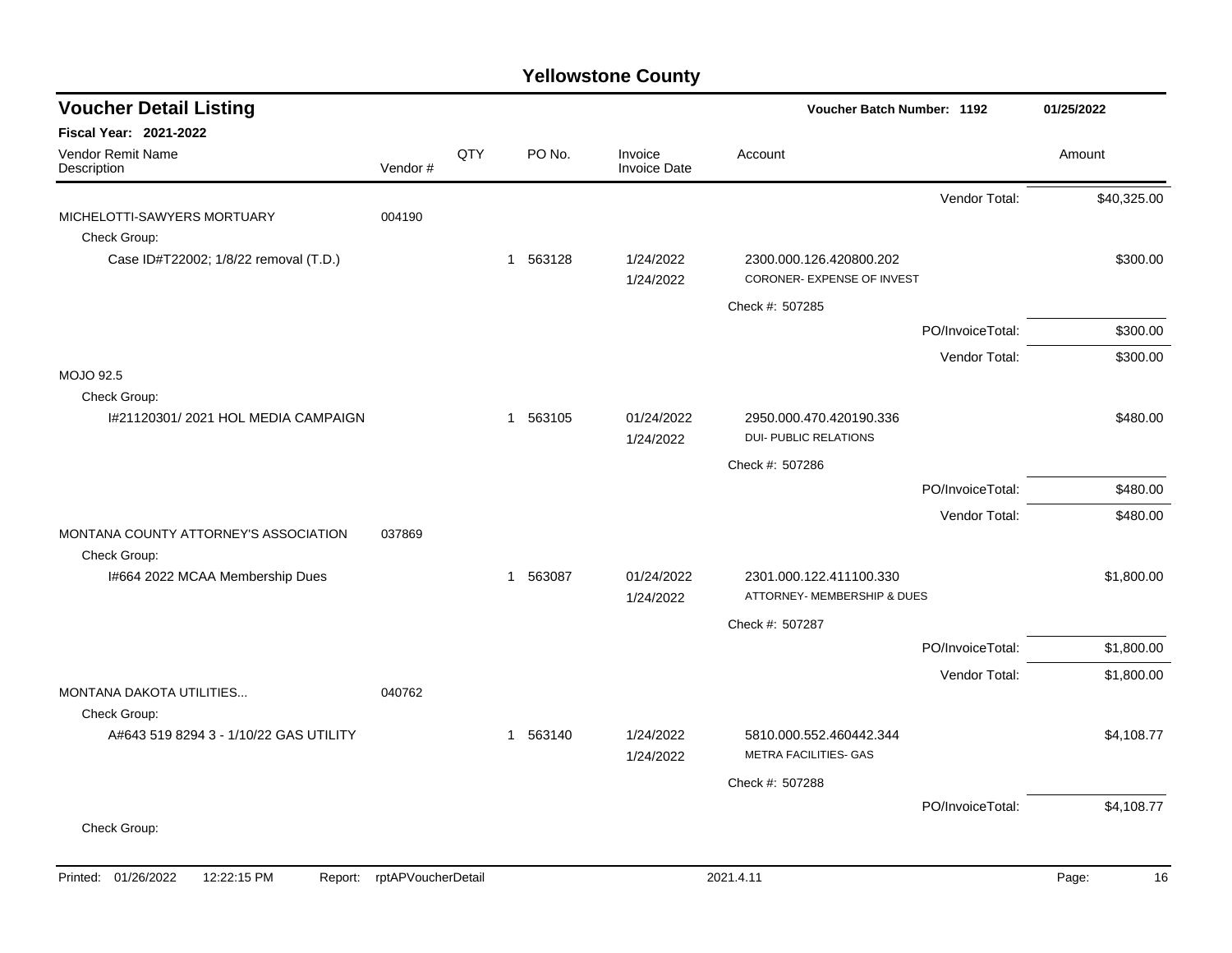|                                                                   |                            |     |          | <b>Yellowstone County</b>      |                                                            |                  |             |
|-------------------------------------------------------------------|----------------------------|-----|----------|--------------------------------|------------------------------------------------------------|------------------|-------------|
| <b>Voucher Detail Listing</b>                                     |                            |     |          |                                | Voucher Batch Number: 1192                                 |                  | 01/25/2022  |
| <b>Fiscal Year: 2021-2022</b><br>Vendor Remit Name<br>Description | Vendor#                    | QTY | PO No.   | Invoice<br><b>Invoice Date</b> | Account                                                    |                  | Amount      |
| A#51978010000; 215 N 27TH 1/18/22                                 |                            |     | 1 563179 | 01/24/2022<br>1/24/2022        | 1000.000.145.411200.344<br><b>FACILITIES- GAS</b>          |                  | \$7,598.79  |
| A#07162535186 MILLER BLDG 1/18/22                                 |                            | -1  | 563179   | 01/24/2022<br>1/24/2022        | 1000.000.145.411200.344<br><b>FACILITIES- GAS</b>          |                  | \$6,004.43  |
|                                                                   |                            |     |          |                                | Check #: 507288                                            |                  |             |
|                                                                   |                            |     |          |                                |                                                            | PO/InvoiceTotal: | \$13,603.22 |
|                                                                   |                            |     |          |                                |                                                            | Vendor Total:    | \$17,711.99 |
| <b>MONTANA LEGISLATIVE SRVS</b><br>Check Group:                   | 042808                     |     |          |                                |                                                            |                  |             |
| I#38486 2021 MCA Volumes Criminal                                 |                            | -1  | 563138   | 1/24/2022<br>1/24/2022         | 2301.000.122.411100.334<br>ATTORNEY- TAX/LAW/SUBSCRIPTIONS |                  | \$340.00    |
| 1#38486 2021 MCA Volumes DN                                       |                            | -1  | 563138   | 1/24/2022<br>1/24/2022         | 2301.000.122.411100.334<br>ATTORNEY- TAX/LAW/SUBSCRIPTIONS |                  | \$40.00     |
| I#38027 MCA 2021 Full Set 12/23/22                                |                            |     | 1 563138 | 1/24/2022<br>1/24/2022         | 2301.000.122.411100.334<br>ATTORNEY- TAX/LAW/SUBSCRIPTIONS |                  | \$350.00    |
|                                                                   |                            |     |          |                                | Check #: 507289                                            |                  |             |
|                                                                   |                            |     |          |                                |                                                            | PO/InvoiceTotal: | \$730.00    |
| MONTANA SHERIFFS AND PEACE OFFICER ASSC                           |                            |     |          |                                |                                                            | Vendor Total:    | \$730.00    |
| Check Group:                                                      |                            |     |          |                                |                                                            |                  |             |
| 1#415 MSPOA DUES 2022                                             |                            | 59  | 563170   | 1/24/2022<br>1/24/2022         | 2300.000.136.420200.380<br><b>DETENTION- TRAINING</b>      |                  | \$1,180.00  |
|                                                                   |                            |     |          |                                | Check #: 507290                                            |                  |             |
|                                                                   |                            |     |          |                                |                                                            | PO/InvoiceTotal: | \$1,180.00  |
|                                                                   |                            |     |          |                                |                                                            | Vendor Total:    | \$1,180.00  |
| <b>MONTANA STATE FUND</b><br>Check Group:                         | 045462                     |     |          |                                |                                                            |                  |             |
| 1#13139301 P#03-486110-4 POLICY INSTALLMENT                       |                            |     | 1 563177 | 01/24/2022                     | 7203.000.720.420400.398                                    |                  | \$380.99    |
|                                                                   |                            |     |          | 1/24/2022                      | BROADVIEW FIRE #3- VARIABLE CONTRACT<br><b>SERVICES</b>    |                  |             |
| Printed: 01/26/2022<br>12:22:15 PM                                | Report: rptAPVoucherDetail |     |          |                                | 2021.4.11                                                  |                  | Page:<br>17 |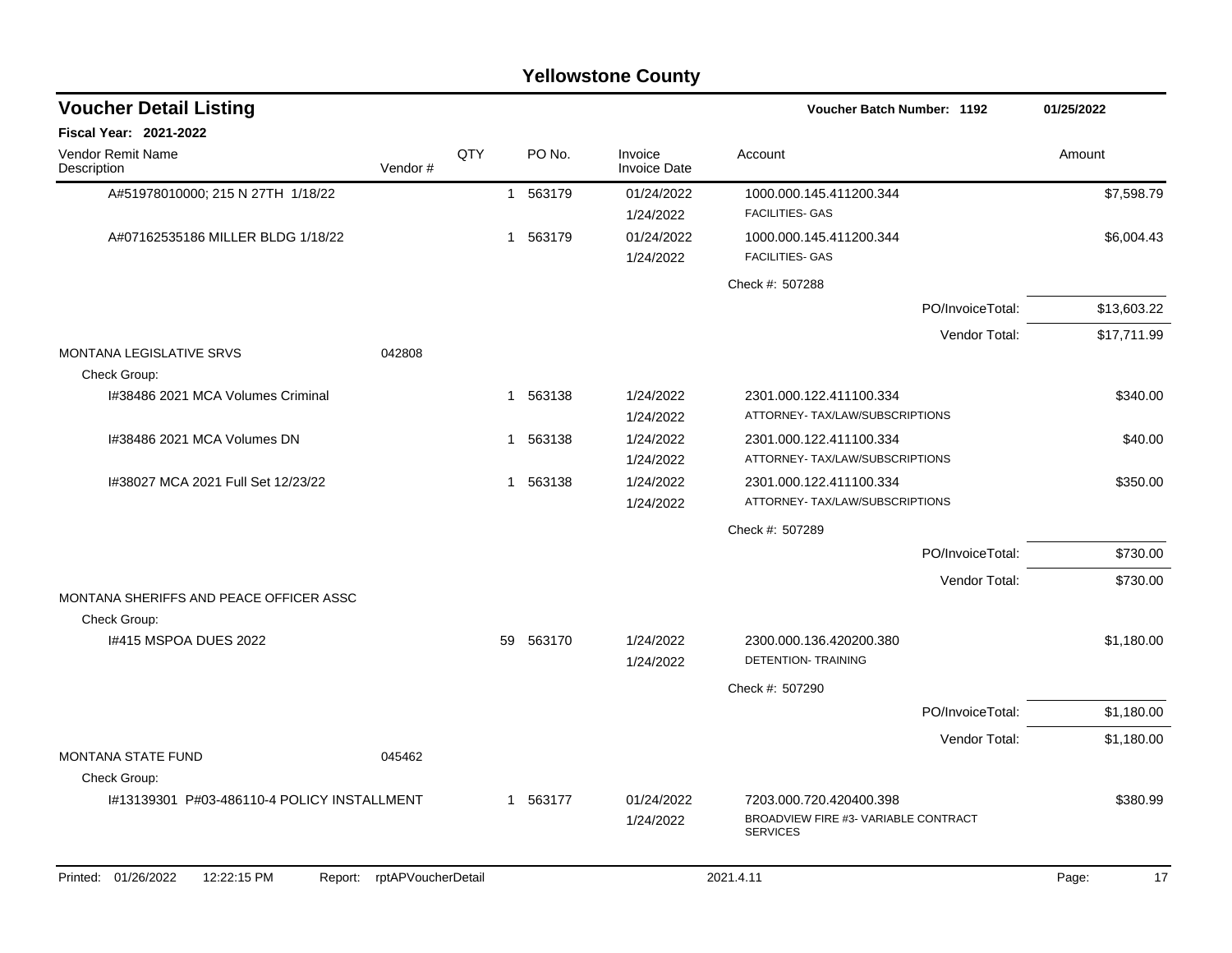| <b>Voucher Detail Listing</b>                |         |     |                       |                                | <b>Voucher Batch Number: 1192</b>                              | 01/25/2022 |
|----------------------------------------------|---------|-----|-----------------------|--------------------------------|----------------------------------------------------------------|------------|
| Fiscal Year: 2021-2022                       |         |     |                       |                                |                                                                |            |
| Vendor Remit Name<br>Description             | Vendor# | QTY | PO No.                | Invoice<br><b>Invoice Date</b> | Account                                                        | Amount     |
| I#13139301 P#03-486110-4 EXPENSE CONSTANT    |         |     | 1 563177              | 01/24/2022                     | 7203.000.720.420400.398                                        | \$206.88   |
|                                              |         |     |                       | 1/24/2022                      | BROADVIEW FIRE #3- VARIABLE CONTRACT<br><b>SERVICES</b>        |            |
|                                              |         |     |                       |                                | Check #: 507291                                                |            |
|                                              |         |     |                       |                                | PO/InvoiceTotal:                                               | \$587.87   |
|                                              |         |     |                       |                                | Vendor Total:                                                  | \$587.87   |
| NATURE'S BEAUTY<br>Check Group:              |         |     |                       |                                |                                                                |            |
| I#2020-0994, 12/7/21 & 12/15/21, SNOWPLOWING |         |     | 563120<br>9           | 1/24/2022                      | 2689.000.000.430200.362                                        | \$1,125.00 |
|                                              |         |     |                       | 1/24/2022                      | RSID 769M ROAD MAINT & REPAIRS                                 |            |
|                                              |         |     |                       |                                | Check #: 507292                                                |            |
|                                              |         |     |                       |                                | PO/InvoiceTotal:                                               | \$1,125.00 |
|                                              |         |     |                       |                                | Vendor Total:                                                  | \$1,125.00 |
| <b>NORTHERN STATES SECURITY &amp;</b>        |         |     |                       |                                |                                                                |            |
| Check Group:                                 |         |     |                       |                                |                                                                |            |
| I#I220111217; Transport 1-11-22 (Morrissey)  |         |     | 563167<br>$\mathbf 1$ | 1/24/2022<br>1/24/2022         | 2300.000.136.420200.310<br>DETENTION- PRISONER TRANSPORT       | \$3,931.00 |
|                                              |         |     |                       |                                | Check #: 507293                                                |            |
|                                              |         |     |                       |                                | PO/InvoiceTotal:                                               | \$3,931.00 |
|                                              |         |     |                       |                                | Vendor Total:                                                  | \$3,931.00 |
| NORTHWESTERN ENERGY T & D                    |         |     |                       |                                |                                                                |            |
| Check Group:                                 |         |     |                       |                                |                                                                |            |
| 2020 E0004JJ Refund                          |         |     | 1 563094              | 01/24/2022<br>1/24/2022        | 7920.000.000.021100.000<br>REFUND REVOLVING DUE TO OTHER FUNDS | \$1,334.94 |
|                                              |         |     |                       |                                |                                                                |            |
|                                              |         |     |                       |                                | Check #: 507294                                                |            |
|                                              |         |     |                       |                                | PO/InvoiceTotal:                                               | \$1,334.94 |
| PEAK EARTHWORK & DEMOLITION INC              |         |     |                       |                                | Vendor Total:                                                  | \$1,334.94 |
|                                              |         |     |                       |                                |                                                                |            |

Check Group: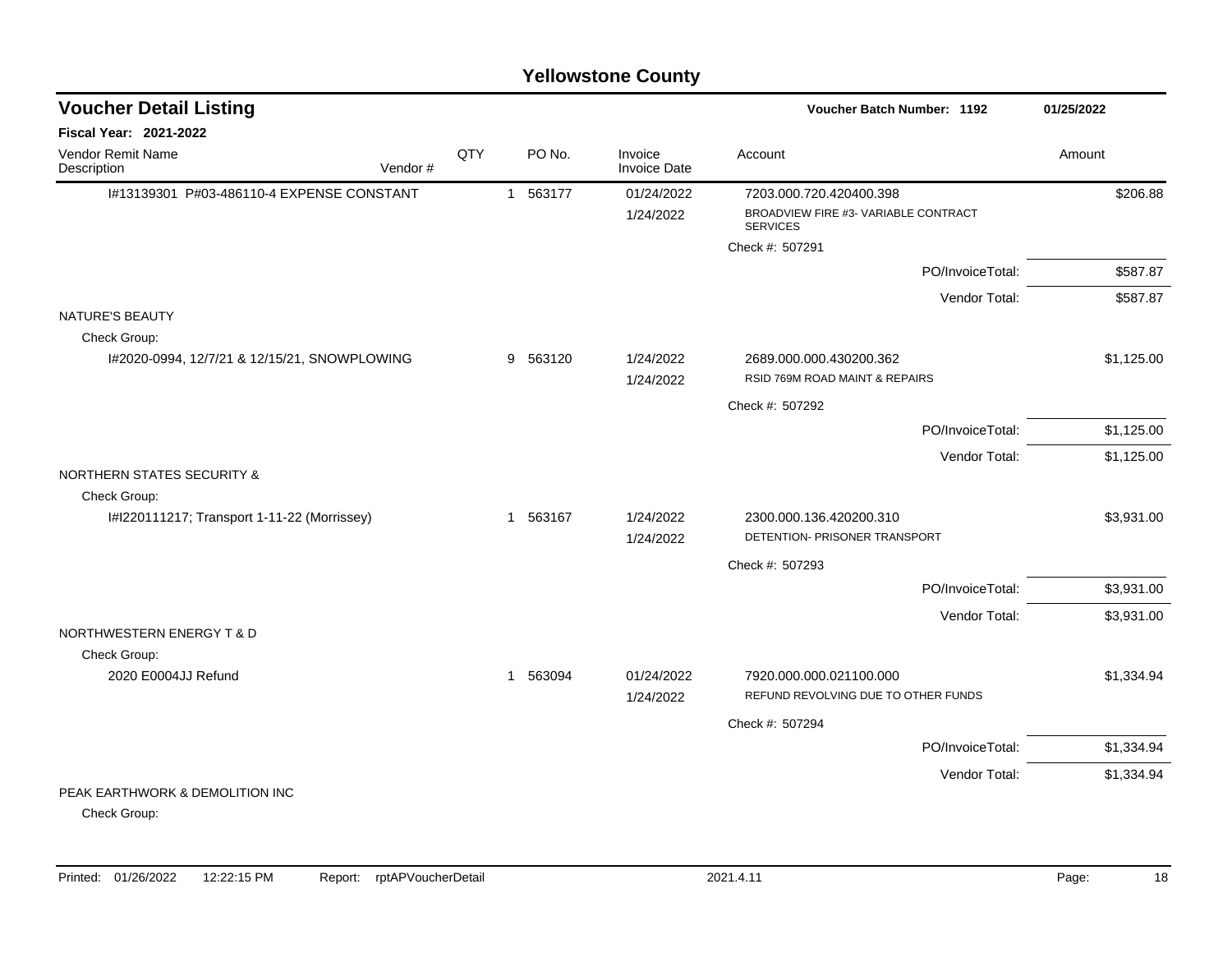|                                                                                                        |         |     |              |          | <b>Yellowstone County</b> |                                                             |               |            |
|--------------------------------------------------------------------------------------------------------|---------|-----|--------------|----------|---------------------------|-------------------------------------------------------------|---------------|------------|
| <b>Voucher Detail Listing</b>                                                                          |         |     |              |          |                           | Voucher Batch Number: 1192                                  |               | 01/25/2022 |
| <b>Fiscal Year: 2021-2022</b>                                                                          |         |     |              |          |                           |                                                             |               |            |
| Vendor Remit Name<br>Description                                                                       | Vendor# | QTY |              | PO No.   | Invoice<br>Invoice Date   | Account                                                     |               | Amount     |
| I#475 SNOW REMOVAL 12/7/21                                                                             |         |     | $\mathbf{1}$ | 563168   | 01/24/2022<br>1/24/2022   | 2682.000.000.430200.362<br>RSID 761M ROAD MAINT & REPAIRS   |               | \$485.00   |
|                                                                                                        |         |     |              |          |                           | Check #: 507295                                             |               |            |
|                                                                                                        |         |     |              |          |                           | PO/InvoiceTotal:                                            |               | \$485.00   |
|                                                                                                        |         |     |              |          |                           |                                                             | Vendor Total: | \$485.00   |
| PEPSI COLA BOTTLING<br>Check Group:                                                                    | 004960  |     |              |          |                           |                                                             |               |            |
| I#425552 1/13/22 FOOD - CONC                                                                           |         |     | $\mathbf{1}$ | 563129   | 1/24/2022<br>1/24/2022    | 5810.000.553.460442.223<br>METRA CONCESSIONS- FOOD          |               | \$751.00   |
| I#427616 1/13/22 PROD - CATERING - FLUFFY 1/15/22                                                      |         |     |              | 1 563129 | 1/24/2022<br>1/24/2022    | 5810.000.553.460442.228<br>METRA CONCESSIONS- FOOD-CATERING |               | \$120.00   |
|                                                                                                        |         |     |              |          |                           | Check #: 507296                                             |               |            |
|                                                                                                        |         |     |              |          |                           | PO/InvoiceTotal:                                            |               | \$871.00   |
|                                                                                                        |         |     |              |          |                           |                                                             | Vendor Total: | \$871.00   |
| PIERCE, ADRIENNE ANNE                                                                                  |         |     |              |          |                           |                                                             |               |            |
| Check Group:                                                                                           |         |     |              |          |                           |                                                             |               |            |
| <b>Writ DR 18 271</b><br>#21003004 Pierce v. Johnston Ck. #105842 - Hi-Ball<br>Trucking Inc A101-98282 |         |     | $\mathbf{1}$ | 563116   | 01/24/2022                | 7151.000.000.021250.000                                     |               | \$424.44   |
|                                                                                                        |         |     |              |          | 1/24/2022                 | SHERIFF WRITS & NOTICES DUE TO OTHERS                       |               |            |
|                                                                                                        |         |     |              |          |                           | Check #: 507297                                             |               |            |
|                                                                                                        |         |     |              |          |                           | PO/InvoiceTotal:                                            |               | \$424.44   |
|                                                                                                        |         |     |              |          |                           |                                                             | Vendor Total: | \$424.44   |
| PROFORCE LAW ENFORCEMENT                                                                               |         |     |              |          |                           |                                                             |               |            |
| Check Group:                                                                                           |         |     |              |          |                           |                                                             |               |            |
| I#466257 Holsters for .9mm handguns. LH                                                                |         |     | 4            | 563092   | 01/24/2022<br>1/24/2022   | 2300.000.130.420110.226<br>ADMIN- CLOTHING & UNIFORMS       |               | \$367.52   |
| I#466257 Holsters for .9mm handguns. RH                                                                |         |     | 8            | 563092   | 01/24/2022<br>1/24/2022   | 2300.000.130.420110.226<br>ADMIN- CLOTHING & UNIFORMS       |               | \$657.36   |
|                                                                                                        |         |     |              |          |                           | Check #: 507298                                             |               |            |
|                                                                                                        |         |     |              |          |                           |                                                             |               |            |

#### Printed: 01/26/2022 12:22:15 PM Report: rptAPVoucherDetail 2021.4.11 2021.4.11 2021.4.11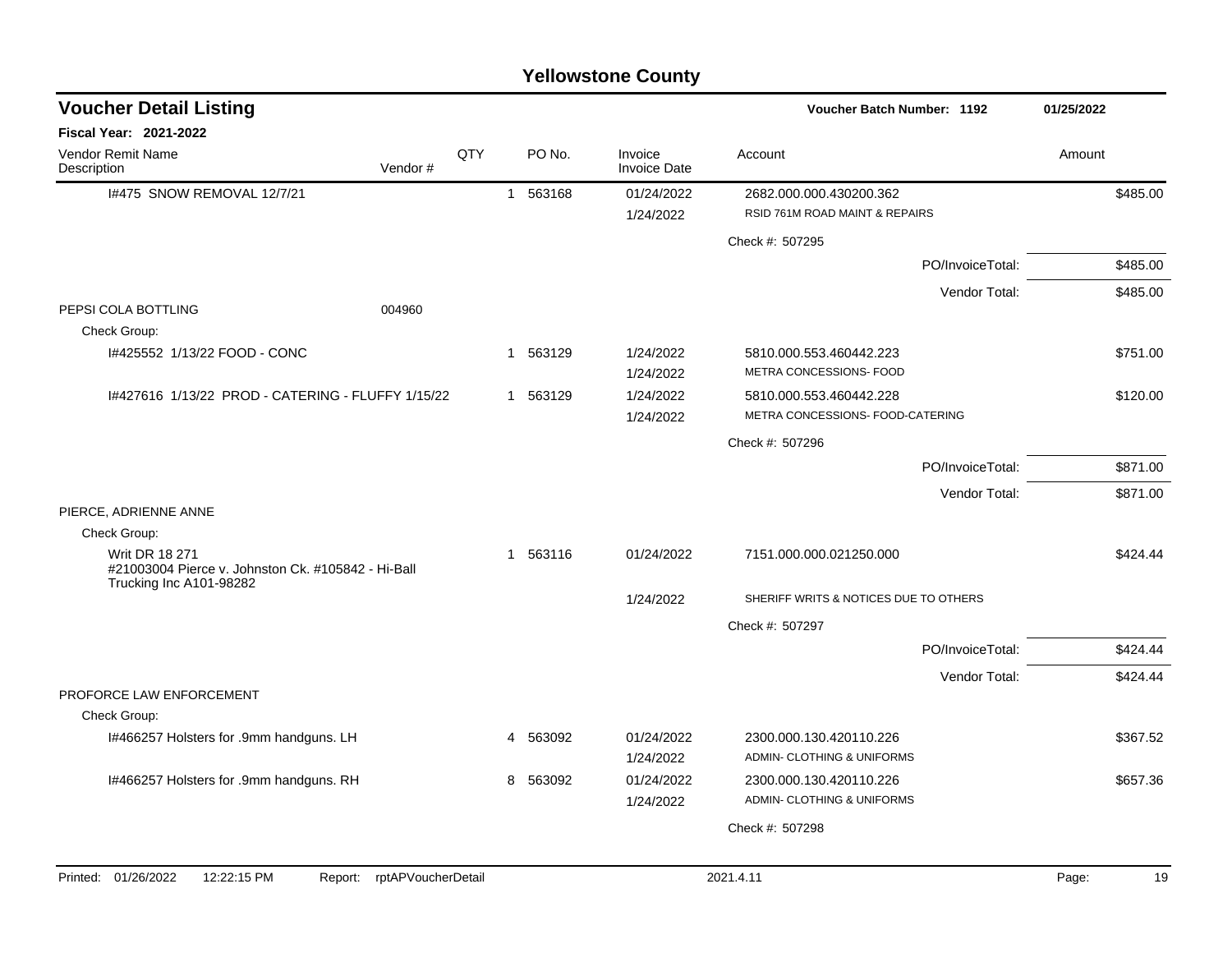| <b>Yellowstone County</b> |  |
|---------------------------|--|
|---------------------------|--|

| <b>Voucher Detail Listing</b>             |                            |     |             |                                | Voucher Batch Number: 1192                           |                  | 01/25/2022  |
|-------------------------------------------|----------------------------|-----|-------------|--------------------------------|------------------------------------------------------|------------------|-------------|
| Fiscal Year: 2021-2022                    |                            |     |             |                                |                                                      |                  |             |
| Vendor Remit Name<br>Description          | Vendor#                    | QTY | PO No.      | Invoice<br><b>Invoice Date</b> | Account                                              |                  | Amount      |
|                                           |                            |     |             |                                |                                                      | PO/InvoiceTotal: | \$1,024.88  |
|                                           |                            |     |             |                                |                                                      | Vendor Total:    | \$1,024.88  |
| PUBLIC UTILITIES<br>Check Group:          | 005150                     |     |             |                                |                                                      |                  |             |
| A#109113 410 S 26th St 1/13/22            |                            |     | 1 563130    | 1/24/2022<br>1/24/2022         | 2399.000.235.420250.342<br><b>YSC-WATER/LANDFILL</b> |                  | \$723.66    |
| A#109064 413 S 27th St 1/13/22            |                            |     | 563130<br>1 | 1/24/2022<br>1/24/2022         | 2399.000.235.420250.342<br>YSC-WATER/LANDFILL        |                  | \$38.27     |
| A#109114 407 S 27th St 1/13/22            |                            |     | 1 563130    | 1/24/2022<br>1/24/2022         | 2399.000.235.420250.342<br><b>YSC-WATER/LANDFILL</b> |                  | \$40.76     |
|                                           |                            |     |             |                                | Check #: 507299                                      |                  |             |
|                                           |                            |     |             |                                |                                                      | PO/InvoiceTotal: | \$802.69    |
| Check Group:                              |                            |     |             |                                |                                                      |                  |             |
| A#241023 Payne bldg. 1/13/22              |                            |     | 1 563131    | 1/24/2022<br>1/24/2022         | 2300.000.135.420180.342<br>MISC-WATER                |                  | \$64.06     |
|                                           |                            |     |             |                                | Check #: 507299                                      |                  |             |
|                                           |                            |     |             |                                |                                                      | PO/InvoiceTotal: | \$64.06     |
| <b>RAINBOW GAS COMPANY</b>                | 036995                     |     |             |                                |                                                      | Vendor Total:    | \$866.75    |
| Check Group:                              |                            |     |             |                                |                                                      |                  |             |
| I#SLSINV00874 12/31/21 GAS UTILITY        |                            |     | 1 563139    | 1/24/2022<br>1/24/2022         | 5810.000.552.460442.344<br>METRA FACILITIES- GAS     |                  | \$19,271.96 |
|                                           |                            |     |             |                                | Check #: 507300                                      |                  |             |
|                                           |                            |     |             |                                |                                                      | PO/InvoiceTotal: | \$19,271.96 |
|                                           |                            |     |             |                                |                                                      | Vendor Total:    | \$19,271.96 |
| ROSS, TERESA                              |                            |     |             |                                |                                                      |                  |             |
| Check Group:<br>ANNUAL SECRETARY FEE 2021 |                            |     | 1 563099    | 01/24/2022                     | 7258.000.730.431200.362                              |                  | \$1,024.55  |
|                                           |                            |     |             | 1/24/2022                      | DANFORD DRAIN-MAINT & REPAIRS                        |                  |             |
|                                           |                            |     |             |                                | Check #: 507301                                      |                  |             |
| Printed: 01/26/2022<br>12:22:15 PM        | Report: rptAPVoucherDetail |     |             |                                | 2021.4.11                                            |                  | Page:<br>20 |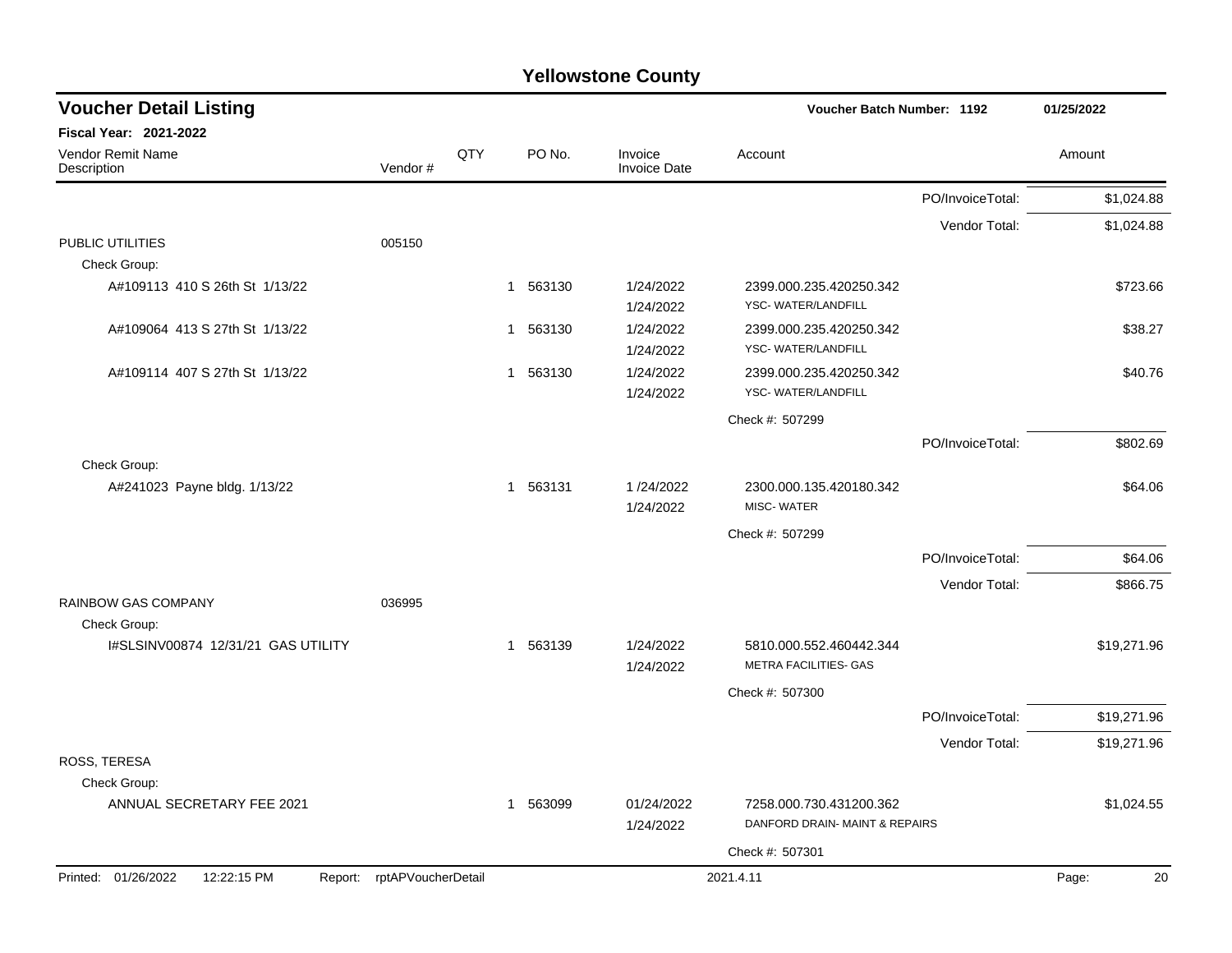| <b>Voucher Detail Listing</b>                                                         |     |                        |                                | <b>Voucher Batch Number: 1192</b>                        | 01/25/2022  |
|---------------------------------------------------------------------------------------|-----|------------------------|--------------------------------|----------------------------------------------------------|-------------|
| <b>Fiscal Year: 2021-2022</b>                                                         |     |                        |                                |                                                          |             |
| Vendor Remit Name<br>Vendor#<br>Description                                           | QTY | PO No.                 | Invoice<br><b>Invoice Date</b> | Account                                                  | Amount      |
|                                                                                       |     |                        |                                | PO/InvoiceTotal:                                         | \$1,024.55  |
|                                                                                       |     |                        |                                | Vendor Total:                                            | \$1,024.55  |
| ROTARY CLUB OF BILLINGS<br>Check Group:                                               |     |                        |                                |                                                          |             |
| I#2022-220 ROTARY DUES                                                                |     | 1 563152               | 1/24/2022                      | 5810.000.551.460442.330                                  | \$157.90    |
|                                                                                       |     |                        | 1/24/2022                      | METRA ADMIN- MEMBERSHIP & DUES                           |             |
|                                                                                       |     |                        |                                | Check #: 507302                                          |             |
|                                                                                       |     |                        |                                | PO/InvoiceTotal:                                         | \$157.90    |
|                                                                                       |     |                        |                                | Vendor Total:                                            | \$157.90    |
| RUMPH, JACKIE                                                                         |     |                        |                                |                                                          |             |
| Check Group:                                                                          |     |                        |                                |                                                          |             |
| Diabetes Cook class supplies                                                          |     | 563106<br>1            | 01/24/2022<br>1/24/2022        | 2290.000.410.450400.220<br>EXTENSION- OPERATING SUPPLIES | \$70.55     |
| Diabetes Cook Class supplies                                                          |     | 563106<br>1            | 01/24/2022                     | 2290.000.410.450400.220                                  | \$2.99      |
|                                                                                       |     |                        | 1/24/2022                      | <b>EXTENSION- OPERATING SUPPLIES</b>                     |             |
| Diabetes Cook Class supplies                                                          |     | 563106<br>$\mathbf{1}$ | 01/24/2022                     | 2290.000.410.450400.220                                  | \$41.42     |
|                                                                                       |     |                        | 1/24/2022                      | EXTENSION- OPERATING SUPPLIES                            |             |
| Diabetes Cook Class supplies                                                          |     | 1 563106               | 01/24/2022                     | 2290.000.410.450400.220                                  | \$2.99      |
|                                                                                       |     |                        | 1/24/2022                      | EXTENSION- OPERATING SUPPLIES                            |             |
|                                                                                       |     |                        |                                | Check #: 507303                                          |             |
|                                                                                       |     |                        |                                | PO/InvoiceTotal:                                         | \$117.95    |
|                                                                                       |     |                        |                                | Vendor Total:                                            | \$117.95    |
| SAYE, PAULA                                                                           |     |                        |                                |                                                          |             |
| Check Group:                                                                          |     |                        |                                |                                                          |             |
| <b>Writ DR 17 06</b><br>#21003508 Easley v. Easley Ck. #77272 - S Bar S<br>A101-98438 |     | 1 563186               | 01/24/2022                     | 7151.000.000.021250.000                                  | \$258.29    |
|                                                                                       |     |                        | 1/24/2022                      | SHERIFF WRITS & NOTICES DUE TO OTHERS                    |             |
|                                                                                       |     |                        |                                | Check #: 507304                                          |             |
|                                                                                       |     |                        |                                | PO/InvoiceTotal:                                         | \$258.29    |
| Printed: 01/26/2022<br>12:22:15 PM<br>rptAPVoucherDetail<br>Report:                   |     |                        |                                | 2021.4.11                                                | Page:<br>21 |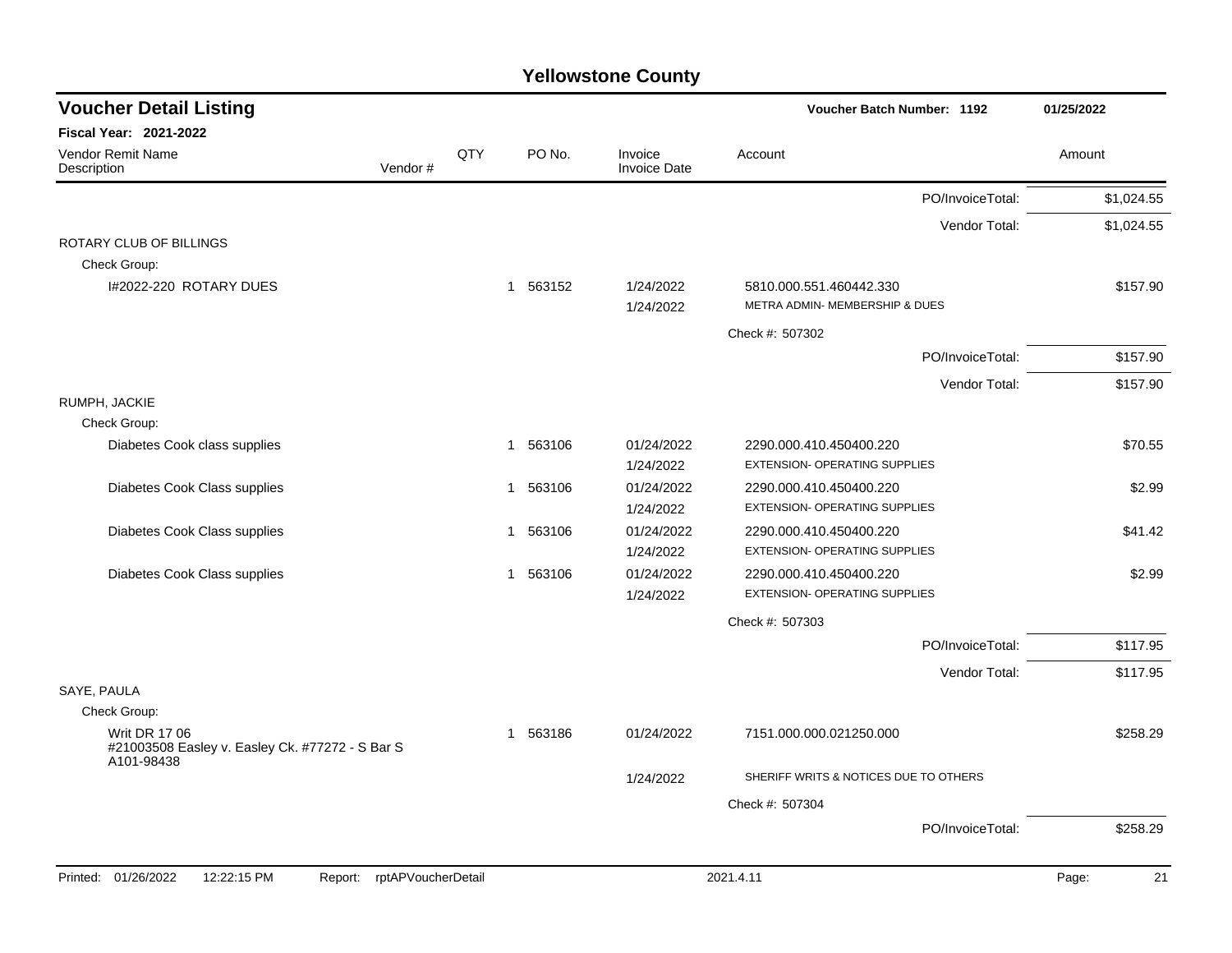| <b>Voucher Detail Listing</b>                 |                    |     |                        |                                | <b>Voucher Batch Number: 1192</b>                     |                  | 01/25/2022  |
|-----------------------------------------------|--------------------|-----|------------------------|--------------------------------|-------------------------------------------------------|------------------|-------------|
| <b>Fiscal Year: 2021-2022</b>                 |                    |     |                        |                                |                                                       |                  |             |
| Vendor Remit Name<br>Description              | Vendor#            | QTY | PO No.                 | Invoice<br><b>Invoice Date</b> | Account                                               |                  | Amount      |
|                                               |                    |     |                        |                                |                                                       | Vendor Total:    | \$258.29    |
| SMITH FUNERAL CHAPEL                          | 005690             |     |                        |                                |                                                       |                  |             |
| Check Group:                                  |                    |     |                        |                                |                                                       |                  |             |
| I#Huggs; Removal 12/31/21 (Huggs)             |                    |     | 1 563132               | 1/24/2022<br>1/24/2022         | 2300.000.126.420800.202<br>CORONER- EXPENSE OF INVEST |                  | \$300.00    |
|                                               |                    |     |                        |                                | Check #: 507305                                       |                  |             |
|                                               |                    |     |                        |                                |                                                       | PO/InvoiceTotal: | \$300.00    |
|                                               |                    |     |                        |                                |                                                       | Vendor Total:    | \$300.00    |
| <b>SPECTRUM REACH</b>                         |                    |     |                        |                                |                                                       |                  |             |
| Check Group:                                  |                    |     |                        |                                |                                                       |                  |             |
| I#INV70639625 2021 HOL MEDIA CAMPAIGN         |                    |     | 1 563107               | 01/24/2022                     | 2950.000.470.420190.336                               |                  | \$1,870.00  |
|                                               |                    |     |                        | 1/24/2022                      | <b>DUI- PUBLIC RELATIONS</b>                          |                  |             |
|                                               |                    |     |                        |                                | Check #: 507306                                       |                  |             |
|                                               |                    |     |                        |                                |                                                       | PO/InvoiceTotal: | \$1,870.00  |
|                                               |                    |     |                        |                                |                                                       | Vendor Total:    | \$1,870.00  |
| STARPLEX CORPORATION<br>Check Group:          | 042999             |     |                        |                                |                                                       |                  |             |
| 1#51248 ARENA CLEANING 1/7-8/22               |                    |     | 563141<br>$\mathbf{1}$ | 1/24/2022                      | 5810.000.554.460442.367                               |                  | \$1,723.20  |
|                                               |                    |     |                        | 1/24/2022                      | METRA EVENTS- JANITORIAL                              |                  |             |
| 1#51249 CLEANING - ROCKY SPRT 1/14-16/22      |                    |     | 563141<br>-1           | 1/24/2022                      | 5810.000.554.460442.367                               |                  | \$884.10    |
|                                               |                    |     |                        | 1/24/2022                      | METRA EVENTS- JANITORIAL                              |                  |             |
| I#51250 CLEANING - BUILDERS SHOW 1/15-16/22   |                    |     | 563141<br>$\mathbf{1}$ | 1/24/2022                      | 5810.000.554.460442.367                               |                  | \$505.20    |
|                                               |                    |     |                        | 1/24/2022                      | METRA EVENTS- JANITORIAL                              |                  |             |
| I#51251 CLEANING - LRL V CNT 1/14/22          |                    |     | 563141<br>$\mathbf 1$  | 1/24/2022                      | 5810.000.554.460442.367                               |                  | \$1,651.98  |
|                                               |                    |     |                        | 1/24/2022                      | METRA EVENTS- JANITORIAL                              |                  |             |
|                                               |                    |     |                        |                                | Check #: 507307                                       |                  |             |
|                                               |                    |     |                        |                                |                                                       | PO/InvoiceTotal: | \$4,764.48  |
|                                               |                    |     |                        |                                |                                                       | Vendor Total:    | \$4,764.48  |
| STATE BAR OF MONTANA<br>Check Group:          | 020117             |     |                        |                                |                                                       |                  |             |
| Printed: 01/26/2022<br>12:22:15 PM<br>Report: | rptAPVoucherDetail |     |                        |                                | 2021.4.11                                             |                  | 22<br>Page: |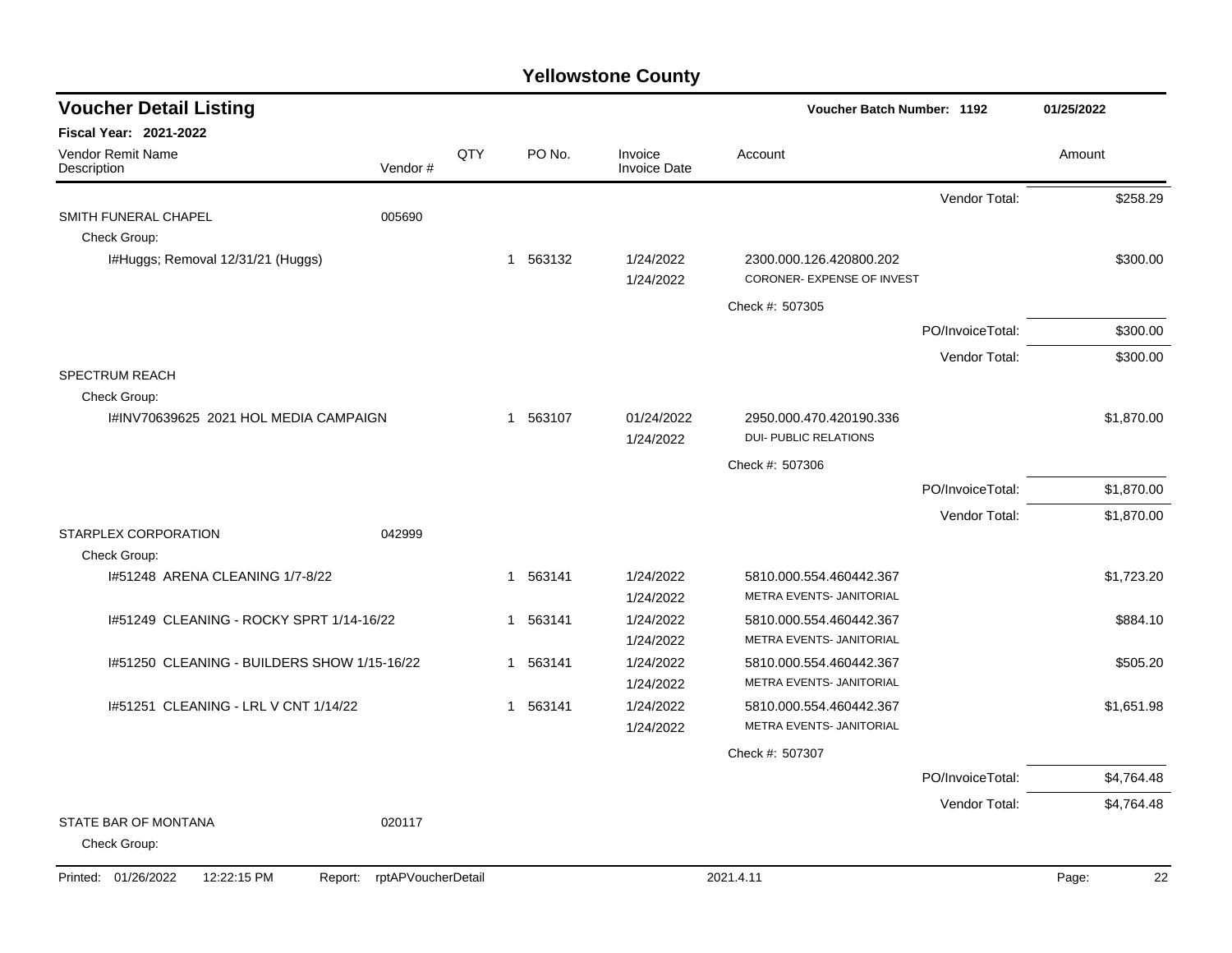| <b>Voucher Detail Listing</b>                                                       |                    |              |          |                                | <b>Voucher Batch Number: 1192</b>                        |                  | 01/25/2022  |
|-------------------------------------------------------------------------------------|--------------------|--------------|----------|--------------------------------|----------------------------------------------------------|------------------|-------------|
| <b>Fiscal Year: 2021-2022</b>                                                       |                    |              |          |                                |                                                          |                  |             |
| <b>Vendor Remit Name</b><br>Vendor#<br>Description                                  | QTY                |              | PO No.   | Invoice<br><b>Invoice Date</b> | Account                                                  |                  | Amount      |
| 01/2022: Bar#5898 - Annual membership renewal for<br>Judge David Carter 2022-2023   |                    |              | 1 563175 | 01/24/2022                     | 1000.000.121.410340.335                                  |                  | \$495.00    |
|                                                                                     |                    |              |          | 1/24/2022                      | JP- MEMBERSHIP & DUES                                    |                  |             |
|                                                                                     |                    |              |          |                                | Check #: 507308                                          |                  |             |
|                                                                                     |                    |              |          |                                |                                                          | PO/InvoiceTotal: | \$495.00    |
| Check Group:                                                                        |                    |              |          |                                |                                                          |                  |             |
| 01/2022: Bar #7213 - Annual membership renewal for<br>Judge Jeanne Walker 2022-2023 |                    |              | 1 563176 | 1/24/2022                      | 1000.000.121.410340.335                                  |                  | \$495.00    |
|                                                                                     |                    |              |          | 1/24/2022                      | JP- MEMBERSHIP & DUES                                    |                  |             |
|                                                                                     |                    |              |          |                                | Check #: 507308                                          |                  |             |
|                                                                                     |                    |              |          |                                |                                                          | PO/InvoiceTotal: | \$495.00    |
|                                                                                     |                    |              |          |                                |                                                          | Vendor Total:    | \$990.00    |
| SUMMIT FOOD SERVICE, LLC                                                            |                    |              |          |                                |                                                          |                  |             |
| Check Group:                                                                        |                    |              |          |                                |                                                          |                  |             |
| I#2000132711 INDIGENT 12/31/2021                                                    |                    |              | 1 563171 | 1/24/2022<br>1/24/2022         | 2300.000.136.420200.220<br>DETENTION- OPERATING SUPPLIES |                  | \$7,576.71  |
| 1#2000132710 HAIRCUTS                                                               |                    | 1            | 563171   | 1/24/2022                      | 2300.000.136.420200.220                                  |                  | \$574.73    |
|                                                                                     |                    |              |          | 1/24/2022                      | DETENTION- OPERATING SUPPLIES                            |                  |             |
| I#2000132710 COMMISSARY 12/31/2021                                                  |                    | $\mathbf{1}$ | 563171   | 1/24/2022                      | 2300.000.136.420200.220                                  |                  | \$57,661.88 |
|                                                                                     |                    |              |          | 1/24/2022                      | DETENTION- OPERATING SUPPLIES                            |                  |             |
|                                                                                     |                    |              |          |                                | Check #: 507309                                          |                  |             |
|                                                                                     |                    |              |          |                                |                                                          | PO/InvoiceTotal: | \$65,813.32 |
| SYLVESTRI CUSTOMIZATION                                                             |                    |              |          |                                |                                                          | Vendor Total:    | \$65,813.32 |
| Check Group:                                                                        |                    |              |          |                                |                                                          |                  |             |
| 1#2241 2ND QUARTER PYMT IMPAIRED DRIVING ED                                         |                    |              | 1 563113 | 01/24/2022                     | 2950.000.470.420190.336                                  |                  | \$3,000.00  |
|                                                                                     |                    |              |          | 1/24/2022                      | <b>DUI- PUBLIC RELATIONS</b>                             |                  |             |
|                                                                                     |                    |              |          |                                | Check #: 507310                                          |                  |             |
|                                                                                     |                    |              |          |                                |                                                          | PO/InvoiceTotal: | \$3,000.00  |
|                                                                                     |                    |              |          |                                |                                                          | Vendor Total:    | \$3,000.00  |
| <b>THOMSON REUTERS WEST</b><br>048071                                               |                    |              |          |                                |                                                          |                  |             |
| Printed: 01/26/2022<br>12:22:15 PM<br>Report:                                       | rptAPVoucherDetail |              |          |                                | 2021.4.11                                                |                  | 23<br>Page: |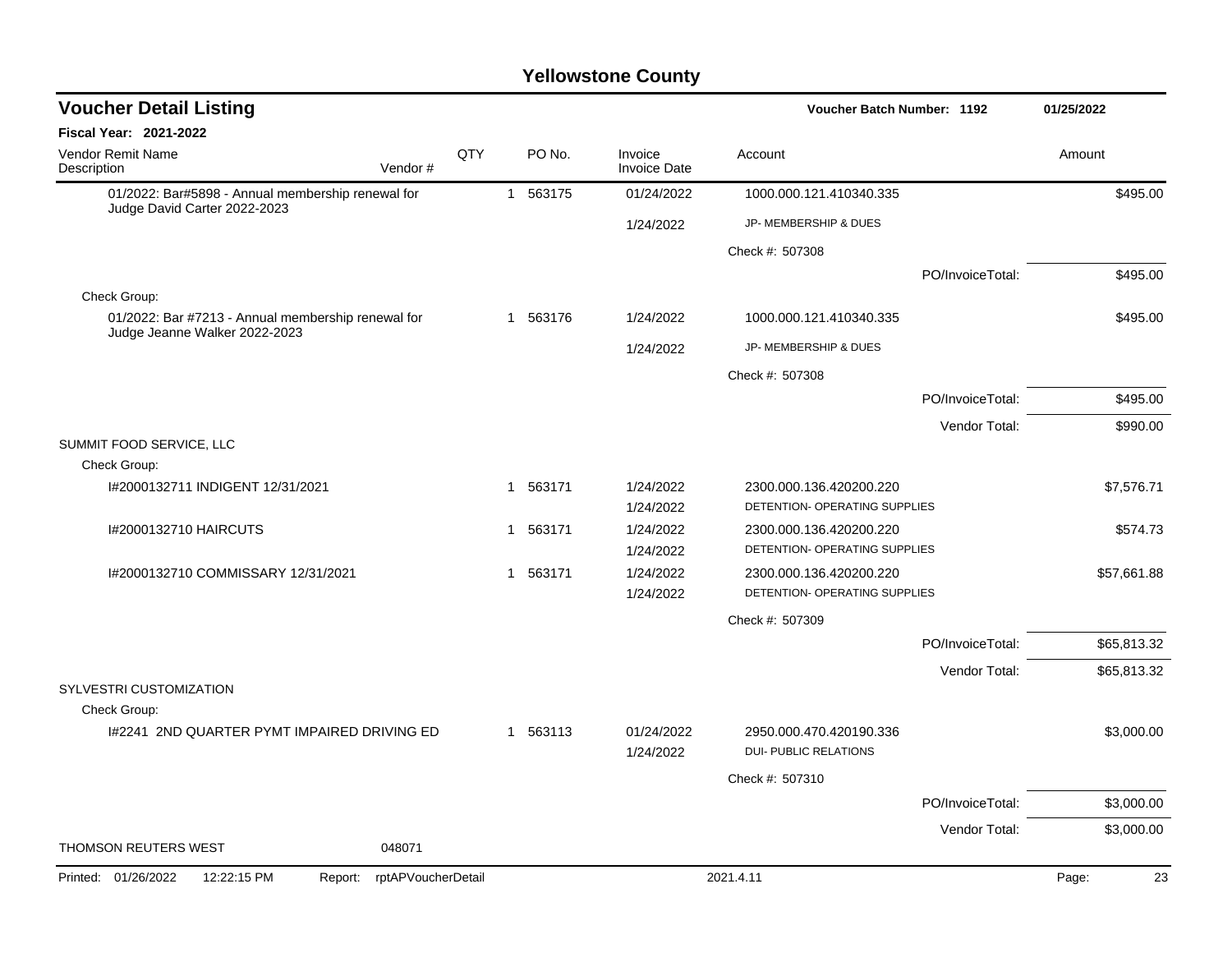|                                        |                            |     |                        | <b>Yellowstone County</b>      |                                                                 |                  |             |
|----------------------------------------|----------------------------|-----|------------------------|--------------------------------|-----------------------------------------------------------------|------------------|-------------|
| <b>Voucher Detail Listing</b>          |                            |     |                        |                                | <b>Voucher Batch Number: 1192</b>                               |                  | 01/25/2022  |
| <b>Fiscal Year: 2021-2022</b>          |                            |     |                        |                                |                                                                 |                  |             |
| Vendor Remit Name<br>Description       | Vendor#                    | QTY | PO No.                 | Invoice<br><b>Invoice Date</b> | Account                                                         |                  | Amount      |
| Check Group:                           |                            |     |                        |                                |                                                                 |                  |             |
| I#845616110 December Criminal Division |                            |     | 563097<br>1            | 1/24/2022<br>1/24/2022         | 2301.000.122.411100.537<br>ATTORNEY- LEGAL RESEARCH SERVICES    |                  | \$2,071.03  |
| I#845616110 December Civil Division    |                            |     | 563097<br>$\mathbf{1}$ | 1/24/2022<br>1/24/2022         | 2190.000.429.510333.537<br><b>INSUR ADMIN-LEGAL RESEARCH</b>    |                  | \$318.62    |
| I#845616111 December CLEAR Access      |                            |     | 1 563097               | 1/24/2022<br>1/24/2022         | 2301.000.122.411100.537<br>ATTORNEY- LEGAL RESEARCH SERVICES    |                  | \$336.41    |
|                                        |                            |     |                        |                                | Check #: 507311                                                 |                  |             |
|                                        |                            |     |                        |                                |                                                                 | PO/InvoiceTotal: | \$2,726.06  |
|                                        |                            |     |                        |                                |                                                                 | Vendor Total:    | \$2,726.06  |
| TOLLIVER LAW FIRM P.C.<br>Check Group: |                            |     |                        |                                |                                                                 |                  |             |
| Case #12216; Invoice for mediation     |                            |     | 1 563182               | 01/24/2022<br>1/24/2022        | 2190.000.429.510200.352<br>DEFENSE COSTS- LEGAL SERVICES        |                  | \$1,500.00  |
|                                        |                            |     |                        |                                | Check #: 507312                                                 |                  |             |
|                                        |                            |     |                        |                                |                                                                 | PO/InvoiceTotal: | \$1,500.00  |
|                                        |                            |     |                        |                                |                                                                 | Vendor Total:    | \$1,500.00  |
| TOWN & COUNTRY SUPPLY                  | 003930                     |     |                        |                                |                                                                 |                  |             |
| Check Group:<br>I#425235 A#608120 FUEL |                            |     | 1 563125               | 1/24/2022<br>1/24/2022         | 5810.000.552.460442.231<br>METRA FACILITIES- GAS-OIL-GREASE-ETC |                  | \$3,716.38  |
|                                        |                            |     |                        |                                | Check #: 507313                                                 |                  |             |
|                                        |                            |     |                        |                                |                                                                 | PO/InvoiceTotal: | \$3,716.38  |
|                                        |                            |     |                        |                                |                                                                 | Vendor Total:    | \$3,716.38  |
| TOWN SQUARE MEDIA<br>Check Group:      |                            |     |                        |                                |                                                                 |                  |             |
| I#2919906-2/2021 HOL MEDIA CAMPAIGN    |                            |     | 1 563098               | 01/24/2022<br>1/24/2022        | 2950.000.470.420190.336<br><b>DUI- PUBLIC RELATIONS</b>         |                  | \$425.00    |
|                                        |                            |     |                        |                                | Check #: 507314                                                 |                  |             |
|                                        |                            |     |                        |                                |                                                                 | PO/InvoiceTotal: | \$425.00    |
| Printed: 01/26/2022<br>12:22:15 PM     | Report: rptAPVoucherDetail |     |                        |                                | 2021.4.11                                                       |                  | Page:<br>24 |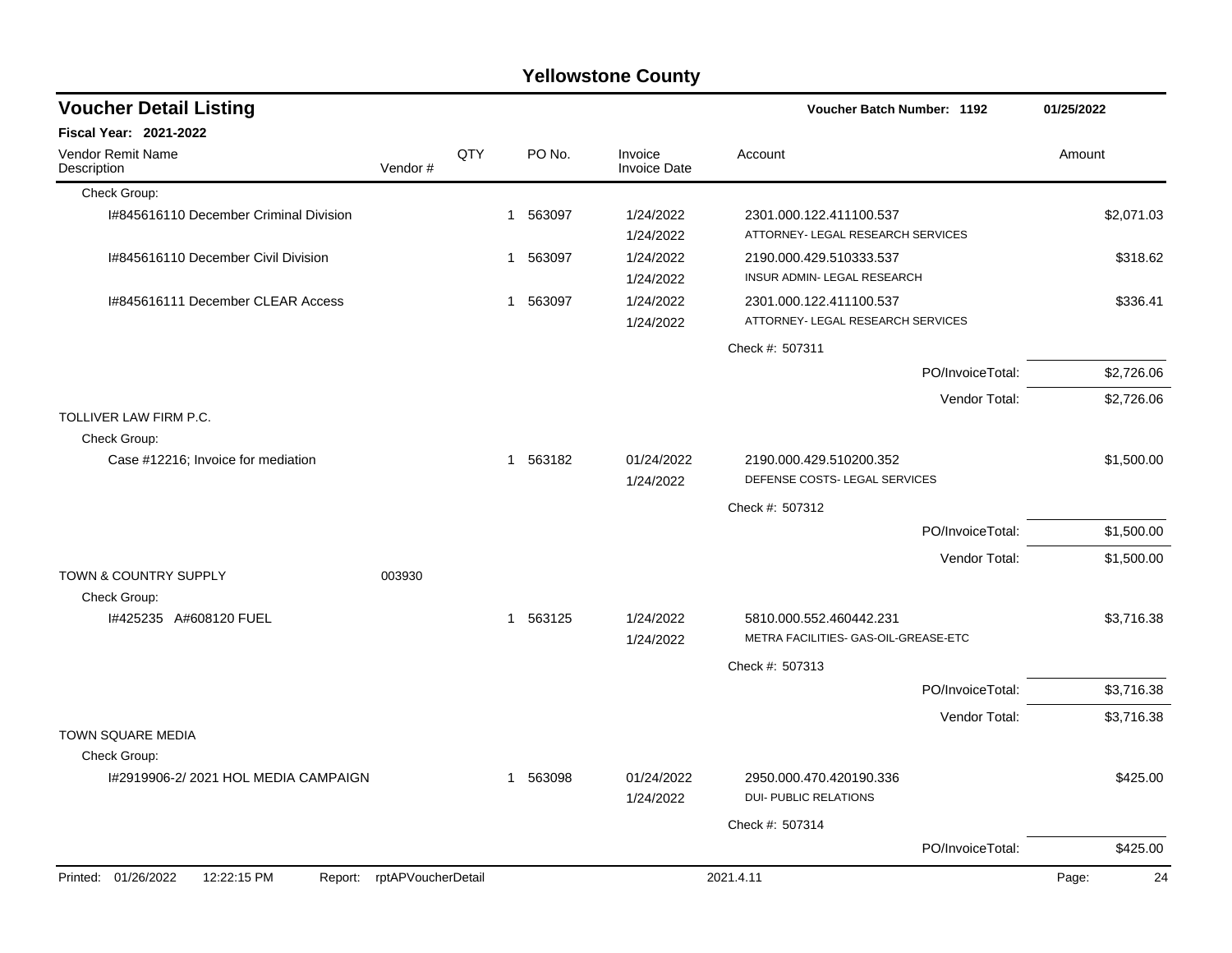| <b>Voucher Detail Listing</b>                                     |                    |     |          | Voucher Batch Number: 1192     |                                                            | 01/25/2022       |        |            |
|-------------------------------------------------------------------|--------------------|-----|----------|--------------------------------|------------------------------------------------------------|------------------|--------|------------|
| <b>Fiscal Year: 2021-2022</b>                                     |                    |     |          |                                |                                                            |                  |        |            |
| Vendor Remit Name<br>Description                                  | Vendor#            | QTY | PO No.   | Invoice<br><b>Invoice Date</b> | Account                                                    |                  | Amount |            |
|                                                                   |                    |     |          |                                |                                                            | Vendor Total:    |        | \$425.00   |
| TWITO, SCOTT                                                      | 041503             |     |          |                                |                                                            |                  |        |            |
| Check Group:                                                      |                    |     |          |                                |                                                            |                  |        |            |
| Mileage Reimb & Per Diem State Bar Ski & CLE<br>1/13-16/22        |                    |     | 1 563088 | 01/24/2022                     | 2301.000.122.411100.370                                    |                  |        | \$329.79   |
|                                                                   |                    |     |          | 1/24/2022                      | ATTORNEY- TRAVEL                                           |                  |        |            |
|                                                                   |                    |     |          |                                | Check #: 507315                                            |                  |        |            |
|                                                                   |                    |     |          |                                |                                                            | PO/InvoiceTotal: |        | \$329.79   |
|                                                                   |                    |     |          |                                |                                                            | Vendor Total:    |        | \$329.79   |
| US FOODS INC<br>Check Group:                                      | 002926             |     |          |                                |                                                            |                  |        |            |
| I#4375087 A#94194115 Liners, Cleaners, TP, Detergent,             |                    |     | 1 563121 | 1/24/2022                      | 2399.000.235.420250.224                                    |                  |        | \$371.11   |
| <b>Towels</b>                                                     |                    |     |          | 1/24/2022                      | YSC- JANITORIAL SUPPLIES                                   |                  |        |            |
| I#4375087 A#94194115 Food                                         |                    |     | 1 563121 | 1/24/2022                      | 2399.000.235.420250.223                                    |                  |        | \$1,914.97 |
|                                                                   |                    |     |          | 1/24/2022                      | YSC-FOOD                                                   |                  |        |            |
|                                                                   |                    |     |          |                                | Check #: 507316                                            |                  |        |            |
|                                                                   |                    |     |          |                                |                                                            | PO/InvoiceTotal: |        | \$2,286.08 |
|                                                                   |                    |     |          |                                |                                                            | Vendor Total:    |        | \$2,286.08 |
| <b>VERIZON WIRELESS</b>                                           |                    |     |          |                                |                                                            |                  |        |            |
| Check Group:<br>A# 271621775-00001 # 9896871200 / 12/10/21-1/9/22 |                    |     | 1 563096 | 01/24/2022                     | 2399.000.235.420250.345                                    |                  |        | \$74.18    |
|                                                                   |                    |     |          | 1/24/2022                      | YSC- TELEPHONE & TECHNOLOGY                                |                  |        |            |
|                                                                   |                    |     |          |                                | Check #: 507317                                            |                  |        |            |
|                                                                   |                    |     |          |                                |                                                            | PO/InvoiceTotal: |        | \$74.18    |
| Check Group:                                                      |                    |     |          |                                |                                                            |                  |        |            |
| I#9896665602 A#471819657 1/7-2/6/22                               |                    |     | 1 563146 | 1/24/2022                      | 2300.000.132.420150.368<br>PATROL- SOFTWARE/HARDWARE MAINT |                  |        | \$412.07   |
|                                                                   |                    |     |          | 1/24/2022                      |                                                            |                  |        |            |
|                                                                   |                    |     |          |                                | Check #: 507317                                            |                  |        |            |
|                                                                   |                    |     |          |                                |                                                            | PO/InvoiceTotal: |        | \$412.07   |
|                                                                   |                    |     |          |                                |                                                            | Vendor Total:    |        | \$486.25   |
| Printed: 01/26/2022<br>12:22:15 PM<br>Report:                     | rptAPVoucherDetail |     |          |                                | 2021.4.11                                                  |                  | Page:  | 25         |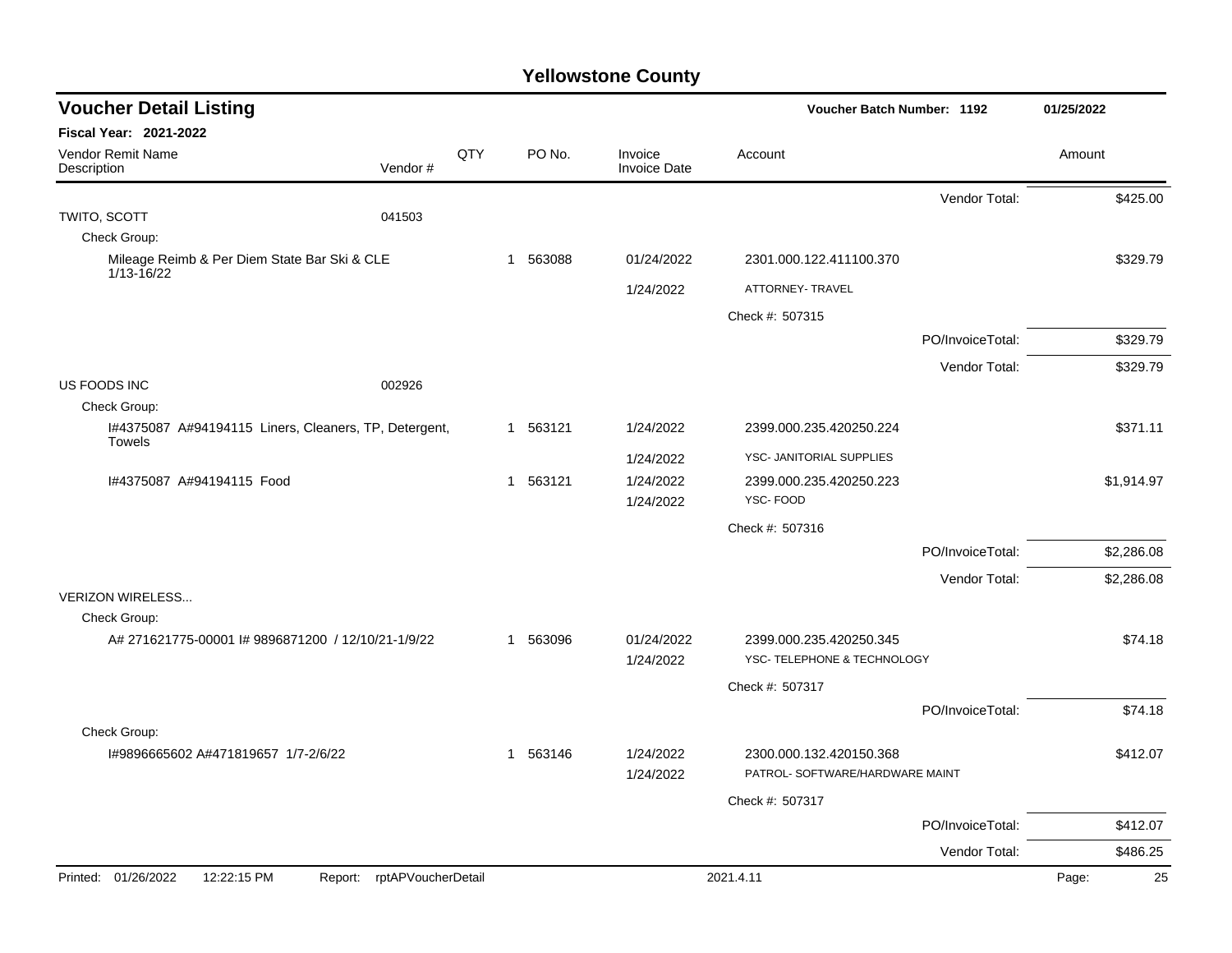| <b>Voucher Detail Listing</b>                                                                        |         |     |              |        |                         | Voucher Batch Number: 1192                               |                  | 01/25/2022 |
|------------------------------------------------------------------------------------------------------|---------|-----|--------------|--------|-------------------------|----------------------------------------------------------|------------------|------------|
| Fiscal Year: 2021-2022                                                                               |         |     |              |        |                         |                                                          |                  |            |
| Vendor Remit Name<br>Description                                                                     | Vendor# | QTY |              | PO No. | Invoice<br>Invoice Date | Account                                                  |                  | Amount     |
| <b>WESTERN OFFICE EQUIPMENT</b>                                                                      | 006450  |     |              |        |                         |                                                          |                  |            |
| Check Group:                                                                                         |         |     |              |        |                         |                                                          |                  |            |
| 1#55848 TONER TN450                                                                                  |         |     | 1 563133     |        | 1/24/2022<br>1/24/2022  | 2300.000.136.420200.210<br>DETENTION- OFFICE SUPPLIES    |                  | \$45.00    |
|                                                                                                      |         |     |              |        |                         | Check #: 507318                                          |                  |            |
|                                                                                                      |         |     |              |        |                         |                                                          | PO/InvoiceTotal: | \$45.00    |
| Check Group:                                                                                         |         |     |              |        |                         |                                                          |                  |            |
| I#55923; toners lexmark 55B1H00                                                                      |         |     | 2 563134     |        | 1/24/2022<br>1/24/2022  | 2300.000.130.420110.210<br><b>ADMIN- OFFICE SUPPLIES</b> |                  | \$650.00   |
|                                                                                                      |         |     |              |        |                         | Check #: 507318                                          |                  |            |
|                                                                                                      |         |     |              |        |                         |                                                          | PO/InvoiceTotal: | \$650.00   |
|                                                                                                      |         |     |              |        |                         |                                                          | Vendor Total:    | \$695.00   |
| <b>WILKERSON &amp; WILKERSON</b>                                                                     |         |     |              |        |                         |                                                          |                  |            |
| Check Group:                                                                                         |         |     |              |        |                         |                                                          |                  |            |
| Writ DV 21 0529<br>#21002485 RMRS Inc. v. Griffin Ck. #2900 - Nina's<br>Daycare A101-98323           |         |     | 1 563117     |        | 01/24/2022              | 7151.000.000.021250.000                                  |                  | \$208.11   |
|                                                                                                      |         |     |              |        | 1/24/2022               | SHERIFF WRITS & NOTICES DUE TO OTHERS                    |                  |            |
|                                                                                                      |         |     |              |        |                         | Check #: 507319                                          |                  |            |
|                                                                                                      |         |     |              |        |                         |                                                          | PO/InvoiceTotal: | \$208.11   |
| Check Group:                                                                                         |         |     |              |        |                         |                                                          |                  |            |
| Writ DV 20 1574<br>#22000021 RMRS Inc v. Heath Ck. #31049 - B & B<br>Disaster Restoration A101-98440 |         |     | $\mathbf{1}$ | 563187 | 01/24/2022              | 7151.000.000.021250.000                                  |                  | \$65.00    |
|                                                                                                      |         |     |              |        | 1/24/2022               | SHERIFF WRITS & NOTICES DUE TO OTHERS                    |                  |            |
|                                                                                                      |         |     |              |        |                         | Check #: 507319                                          |                  |            |
|                                                                                                      |         |     |              |        |                         |                                                          | PO/InvoiceTotal: | \$65.00    |
|                                                                                                      |         |     |              |        |                         |                                                          | Vendor Total:    | \$273.11   |
| WILLIAMS, KENNETH C                                                                                  |         |     |              |        |                         |                                                          |                  |            |

Check Group: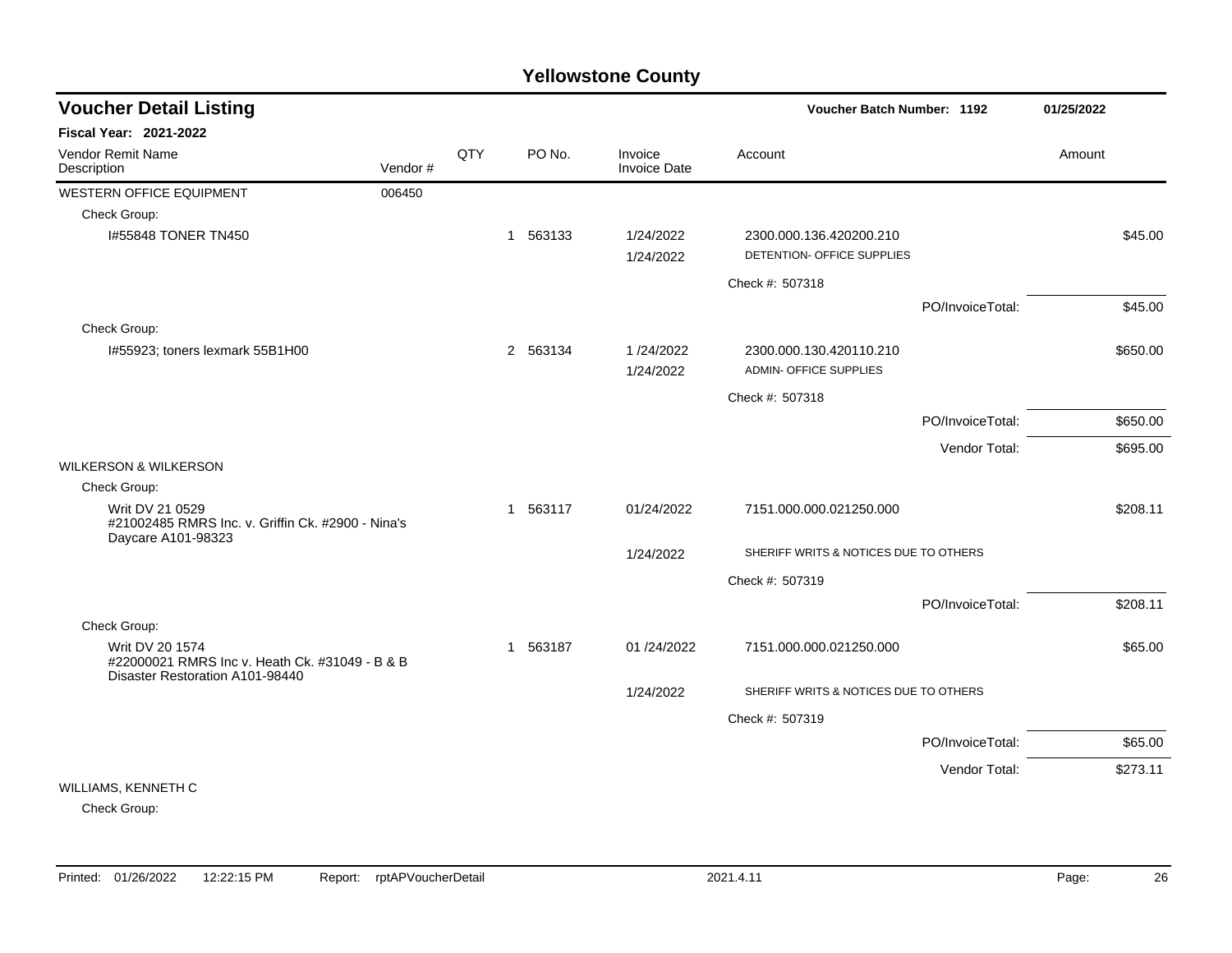| <b>Voucher Detail Listing</b>                 |                    |     |              |          |                                | Voucher Batch Number: 1192                                   |                  | 01/25/2022 |          |
|-----------------------------------------------|--------------------|-----|--------------|----------|--------------------------------|--------------------------------------------------------------|------------------|------------|----------|
| Fiscal Year: 2021-2022                        |                    |     |              |          |                                |                                                              |                  |            |          |
| Vendor Remit Name<br>Description              | Vendor#            | QTY |              | PO No.   | Invoice<br><b>Invoice Date</b> | Account                                                      |                  | Amount     |          |
| PER DIEM SECC, HELENA 1/1-13/22 K.C.          |                    |     |              | 1 563165 | 1/24/2022<br>1/24/2022         | 1000.000.124.420600.370<br><b>DES-TRAVEL</b>                 |                  |            | \$100.00 |
|                                               |                    |     |              |          |                                | Check #: 507320                                              |                  |            |          |
|                                               |                    |     |              |          |                                |                                                              | PO/InvoiceTotal: |            | \$100.00 |
|                                               |                    |     |              |          |                                |                                                              | Vendor Total:    |            | \$100.00 |
| YELLOWSTONE COUNTY NEWS<br>Check Group:       | 006690             |     |              |          |                                |                                                              |                  |            |          |
| #115339 RFQ METRA 1/7 & 1/14/22               |                    |     |              | 1 563082 | 01/24/2022<br>1/24/2022        | 1000.000.199.411800.337<br>MISC- PUBLICITY/ADVERTISING       |                  |            | \$25.00  |
|                                               |                    |     |              |          |                                | Check #: 507321                                              |                  |            |          |
|                                               |                    |     |              |          |                                |                                                              | PO/InvoiceTotal: |            | \$25.00  |
| Check Group:                                  |                    |     |              |          |                                |                                                              |                  |            |          |
| 2022 Annual subscription                      |                    |     |              | 1 563083 | 1/24/2022<br>1/24/2022         | 2290.000.410.450400.210<br><b>EXTENSION- OFFICE SUPPLIES</b> |                  |            | \$39.00  |
|                                               |                    |     |              |          |                                | Check #: 507321                                              |                  |            |          |
|                                               |                    |     |              |          |                                |                                                              | PO/InvoiceTotal: |            | \$39.00  |
| Check Group:                                  |                    |     |              |          |                                |                                                              |                  |            |          |
| #115434; PH MIDYR FY22 BUDGET                 |                    |     |              | 1 563084 | 01/24/22<br>1/24/2022          | 1000.000.199.411800.337<br>MISC- PUBLICITY/ADVERTISING       |                  |            | \$25.00  |
|                                               |                    |     |              |          |                                | Check #: 507321                                              |                  |            |          |
| Check Group:                                  |                    |     |              |          |                                |                                                              | PO/InvoiceTotal: |            | \$25.00  |
| I#115436; IFB JAIL ROOF                       |                    |     | $\mathbf{1}$ | 563085   | 01/24 /2022                    | 2300.000.136.420200.337                                      |                  |            | \$50.00  |
|                                               |                    |     |              |          | 1/24/2022                      | DETENTION- PUBLICITY/ADVERT                                  |                  |            |          |
| I#115435; IFB JAIL ROOF                       |                    |     |              | 1 563085 | 01/24 /2022                    | 2300.000.136.420200.337                                      |                  |            | \$62.50  |
|                                               |                    |     |              |          | 1/24/2022                      | DETENTION- PUBLICITY/ADVERT                                  |                  |            |          |
|                                               |                    |     |              |          |                                | Check #: 507321                                              |                  |            |          |
|                                               |                    |     |              |          |                                |                                                              | PO/InvoiceTotal: |            | \$112.50 |
|                                               |                    |     |              |          |                                |                                                              | Vendor Total:    |            | \$201.50 |
| Printed: 01/26/2022<br>12:22:15 PM<br>Report: | rptAPVoucherDetail |     |              |          |                                | 2021.4.11                                                    |                  | Page:      | 27       |